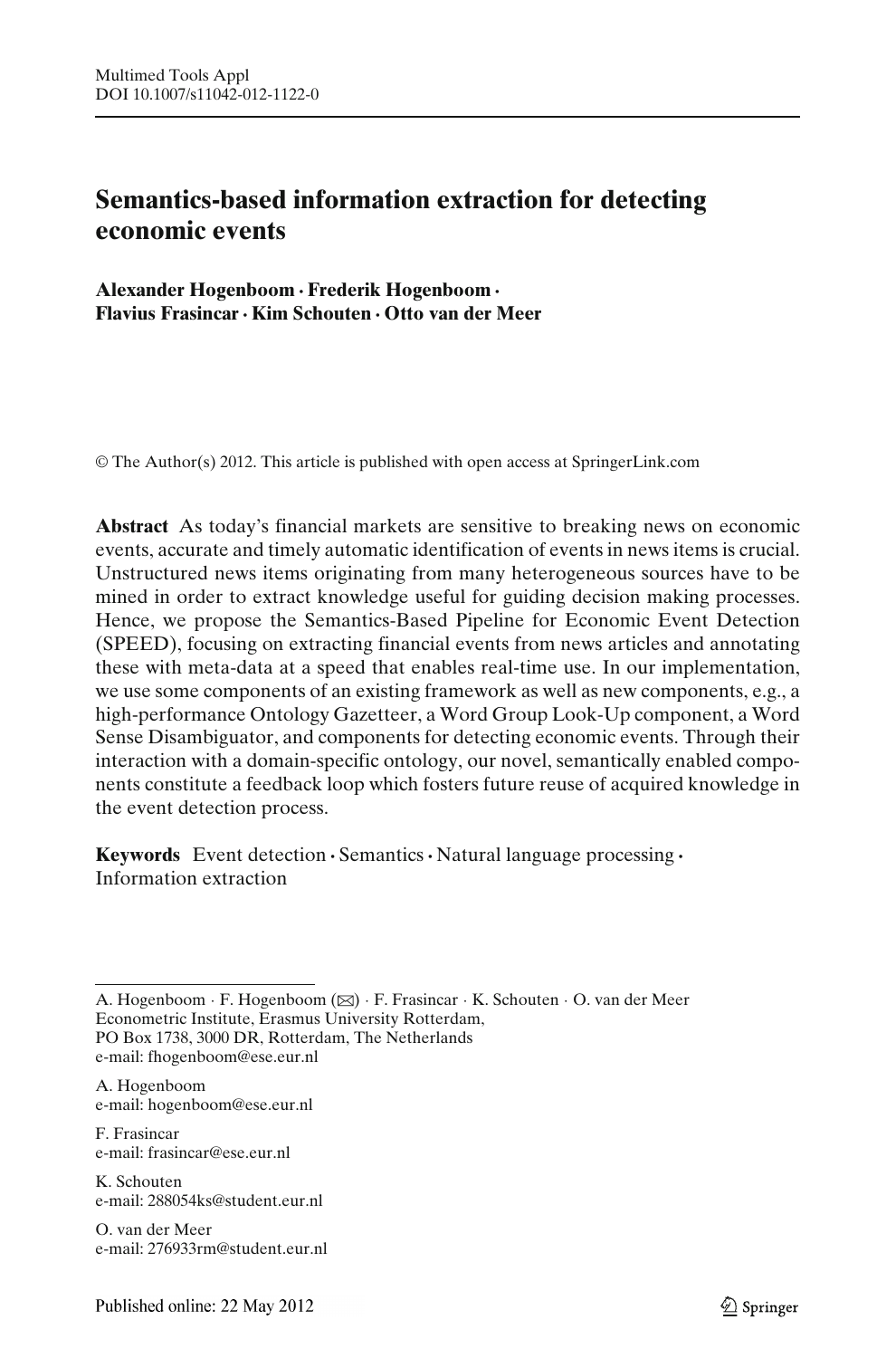## **1 Introduction**

Communication plays an important role in today's society, as it provides ways to convey messages, typically with a specific goal in mind. Communication can thus facilitate effective, well-informed decision making. Recent decades have shown a tendency of human communication to expand—driven by the increasing popularity of automating processes—such that it also includes human-machine interaction besides purely human interaction. So far, communication between humans and machines has been thwarted by the disability of machines to fully understand complex natural language. Humans have hence adapted their communication with machines by using clearly defined, fixed, and unambiguous morphology, syntax, and semantics. Yet, this only provides limited means of communication. It is the flexibility and complexity of human language that makes it so expressive. Hence, in order to enable more effective human-machine communication, machines should be able to understand common human language. This is one of the promises of the ongoing research on automated Natural Language Processing (NLP).

In today's information-driven society, machines that can process natural language can be of invaluable importance. Decision makers are expected to process a continuous flow of (news) messages or any kind of raw data through various input channels, by extracting information and understanding its meaning. Knowledge can then be acquired by applying reasoning to the gathered information. However, the amount of available data is overwhelming, whereas decision makers need a complete overview of their environment in order to enable effective, well-informed decision making. In today's global economy, this is of paramount importance. Decision makers need an intuition on the state of their market, which is often extremely sensitive to breaking news on economic events like acquisitions, stock splits, or dividend announcements. In this context, the identification of events can guide decision making processes, as these events provide means of structuring information using concepts, with which knowledge can be generated by applying inference. Automating information extraction and knowledge acquisition processes can facilitate or support decision makers in fulfilling their cumbersome tasks, as faster processing of more data enables one to make better informed decisions.

Therefore, we aim to have a fully automated application for processing financial news messages—fetched from Really Simple Syndication (RSS) [\[43](#page-23-0)] feeds—in such a way that the essence of the messages is extracted and captured in events that are represented in a machine-understandable way. Thus, in line with the philosophy of the Semantic Web [\[3](#page-21-0)], the extracted events can be made accessible for other applications as well, e.g., in order to enable knowledge acquisition. Furthermore, the application should be able to handle news messages at a speed that is sufficient for real-time use, because new events can occur any time and require decision makers to respond in a timely and adequate manner.

We propose a framework (pipeline) that identifies the concepts of interest (i.e., concepts related to economic events), which are defined in a domain ontology and are associated to synsets from a semantic lexicon (WordNet [\[13\]](#page-21-0)). A preliminary version of this Semantics-based Pipeline for Economic Event Detection (SPEED) has been proposed in [\[17](#page-21-0)]. In our current endeavors, we elaborate on this framework by providing a more extensive discussion of the specifics of our framework (e.g., its individual components and algorithms), as well as a more detailed (component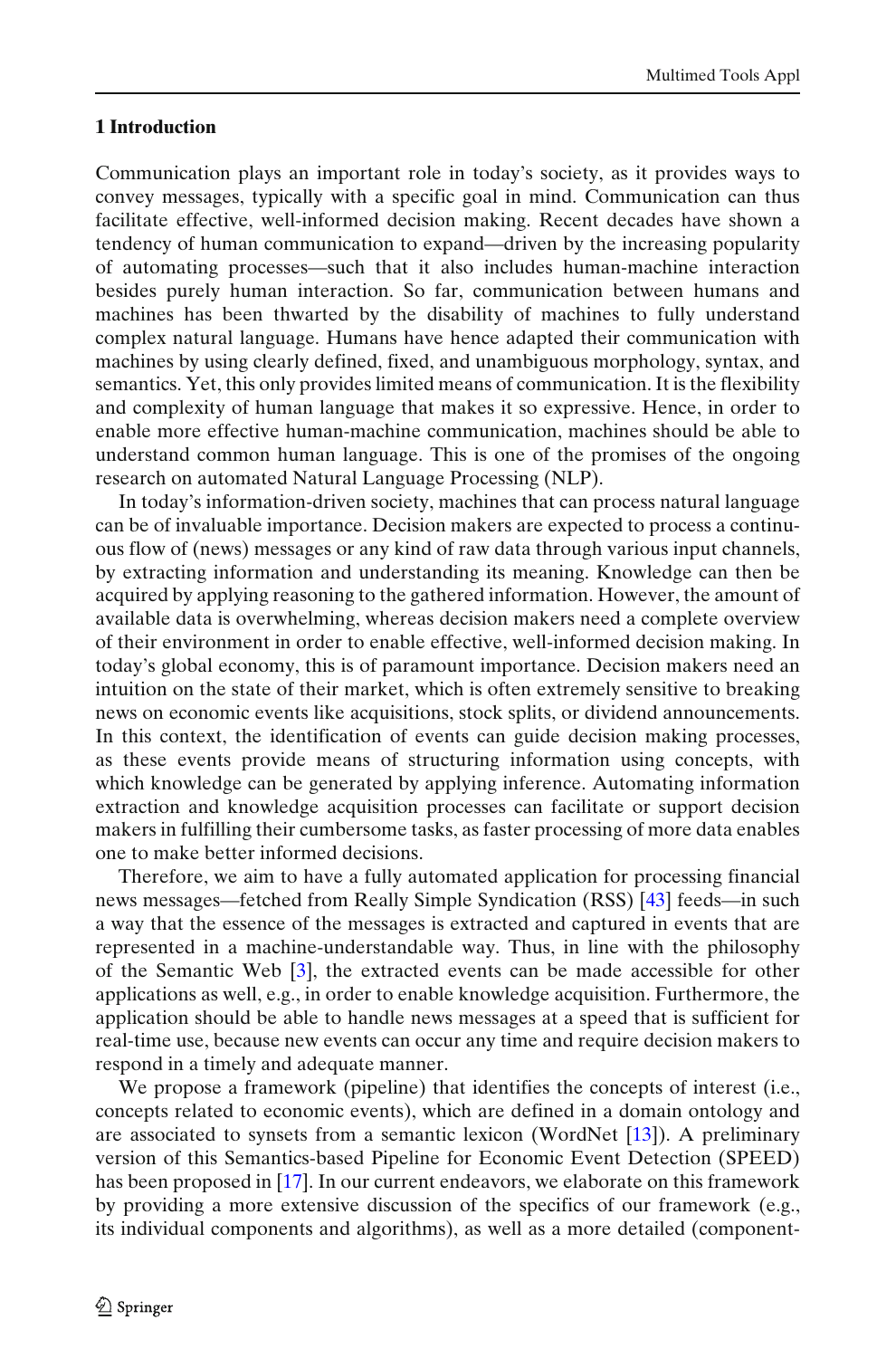<span id="page-2-0"></span>wise) evaluation of its performance. For concept identification, we match lexical representations of concepts retrieved from the text with event-related concepts that are available in WordNet, and thus aim to maximize recall. Here, we use lexicosemantic patterns based on concepts from the ontology. The identified lexical representations of relevant concepts are subject to a procedure for identifying word groups rather than individual words as well as a word sense disambiguation procedure for determining the corresponding sense, in order to maximize precision. In order for our pipeline to be real-time applicable, we also aim to minimize the latency, i.e., the time it takes for a news message to be processed by the pipeline.

Our contributions are two-fold. The first contribution relates to our proposed combination of a number of existing techniques and a number of new components into a novel pipeline for event extraction. As our pipeline is semantically enabled, it is designed to generalize well to other domains, which would typically require the existing ontology to be replaced by other domain-specific ones. Through their interaction with a domain-specific ontology, our novel, semantically enabled components constitute a feedback loop which fosters future reuse of acquired knowledge in the event detection process. An additional contribution lies in the efficiency and effectiveness of our newly proposed components for identifying relevant ontology concepts, word group look-up, and word sense disambiguation. Our framework, which also builds on previous work on news personalization [\[5,](#page-21-0) [39\]](#page-22-0), distinguishes itself by means of its fast ontology gazetteer, precise discovery of events using word sense disambiguation, and event decoration with related information using lexicosemantic patterns [\[6\]](#page-21-0).

This paper is structured as follows. First, Section 2 discusses related work. Subse-quently, Section [3](#page-6-0) elaborates on the proposed framework and its implementation. The approach is evaluated in Section [4.](#page-17-0) Last, Section [5](#page-20-0) concludes the paper and provides directions for future research.

## **2 Related work**

This section discusses tools that can be used for Information Extraction (IE) purposes. First, we elaborate on SemNews, which is an application that aims at accurately extracting information from heterogeneous news sources. Then, we continue by focusing on IE pipelines.

### 2.1 SemNews

SemNews [\[20\]](#page-21-0) is a Semantic Web-based application that aims to discover the meaning of news items. These items are retrieved from RSS feeds and are processed by the NLP engine OntoSem [\[32](#page-22-0)]. The engine retrieves Text Meaning Representations (TMR), which are subsequently stored in an ontology (fact repository) that holds as a representation of the world. Results are then published in Ontology Web Language (OWL) [\[2\]](#page-21-0) format, so that they can be used in Semantic Web applications. This approach is very much related to the work of Vargas-Vera and Celjuska [\[42](#page-23-0)], as they present an approach to recognize events in news stories and to populate an ontology semi-automatically.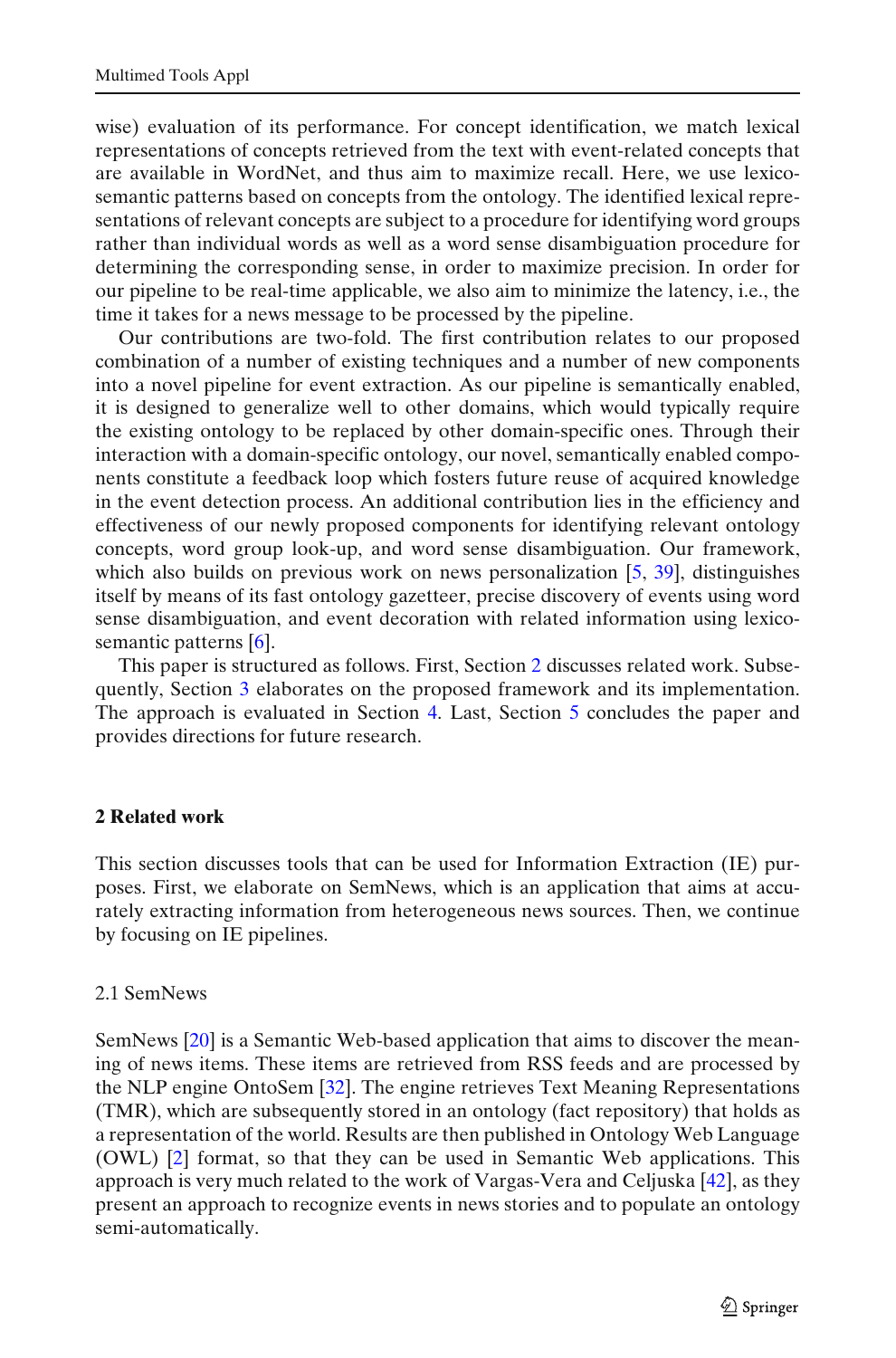The information extraction process of OntoSem can be divided into several stages that the application goes through for each news article that is to be analyzed. First, the *Preprocessor* ensures that sentence and word boundaries are identified, as well as named entities, acronyms, numbers, dates, etc. Then, the *Syntactic Parser* is invoked to analyze the syntax of the corpus and to resolve syntactic ambiguity. The parsed text is passed through the *Basic Semantic Analyzer*, which produces a basic TMR using various concepts defined in the ontology and copes with resolving semantic ambiguity. Subsequently, there is a phase that is associated with extended analysis, such as resolving referential ambiguity and temporal ordering. Finally, the fact repository is updated by the *Fact Extractor*, using the knowledge stored within the extended TMR.

SemNews seems to suit the approach we aim for well. However, OntoSem employs a frame-based language for representing the ontology and an onomasticon for storing proper names, whereas we envisage an approach in which both the input ontology and the facts extracted from news items are represented in OWL, as this fosters application interoperability and the reuse of existing reasoning tools. Also, the use of an onomasticon is not sufficient when disambiguating word senses, and hence a general semantic lexicon like WordNet is desired.

## 2.2 ANNIE

Most IE-focused tools utilize their own framework for information extraction. However, over the last few years, GATE [\[8,](#page-21-0) [10](#page-21-0)], a freely available general purpose framework for IE purposes, has become increasingly popular as a basis for IE tools. GATE is highly flexible in that the user can construct natural language processing pipelines from components that perform specific tasks. One can distinguish between various linguistic analysis applications such as tokenization (e.g., distinguishing words), syntactic analysis jobs like Part-Of-Speech (POS) tagging, and semantic analysis tasks such as understanding. By default, GATE loads the A Nearly-New Information Extraction (ANNIE) system, consisting of several key components which can be useful components for many custom natural language processing pipelines.

The first component in the ANNIE pipeline is the *English Tokenizer*, which splits text into separate chunks, such as words and numbers, and takes into account punctuation. The tokenizer is a vital component and other components rely upon its output. The next component is the *Sentence Splitter*, which splits text into sentences. Subsequently, the *POS Tagger* determines the part-of-speech (e.g., noun, verb, etc.) of words within a scanned corpus. The fourth component in the ANNIE pipeline is the *Gazetteer*, which identifies named entities in the corpus that is processed, such as people, organizations, percentages, etc. After defining named entities and after annotating words with their proper POS tags, there could be a need to combine and disambiguate discovered annotations. The fifth component in ANNIE, i.e., the *NE* (Named Entity) *Transducer*, employs JAPE rules, which only offer limited support to express in a generic way rules geared towards for example combining and disambiguating entities. Finally the last component, the *OrthoMatcher*, adds identity relations between named entities found earlier in the pipeline. Its output can for instance be used for orthographic co-referencing, which is not part of ANNIE.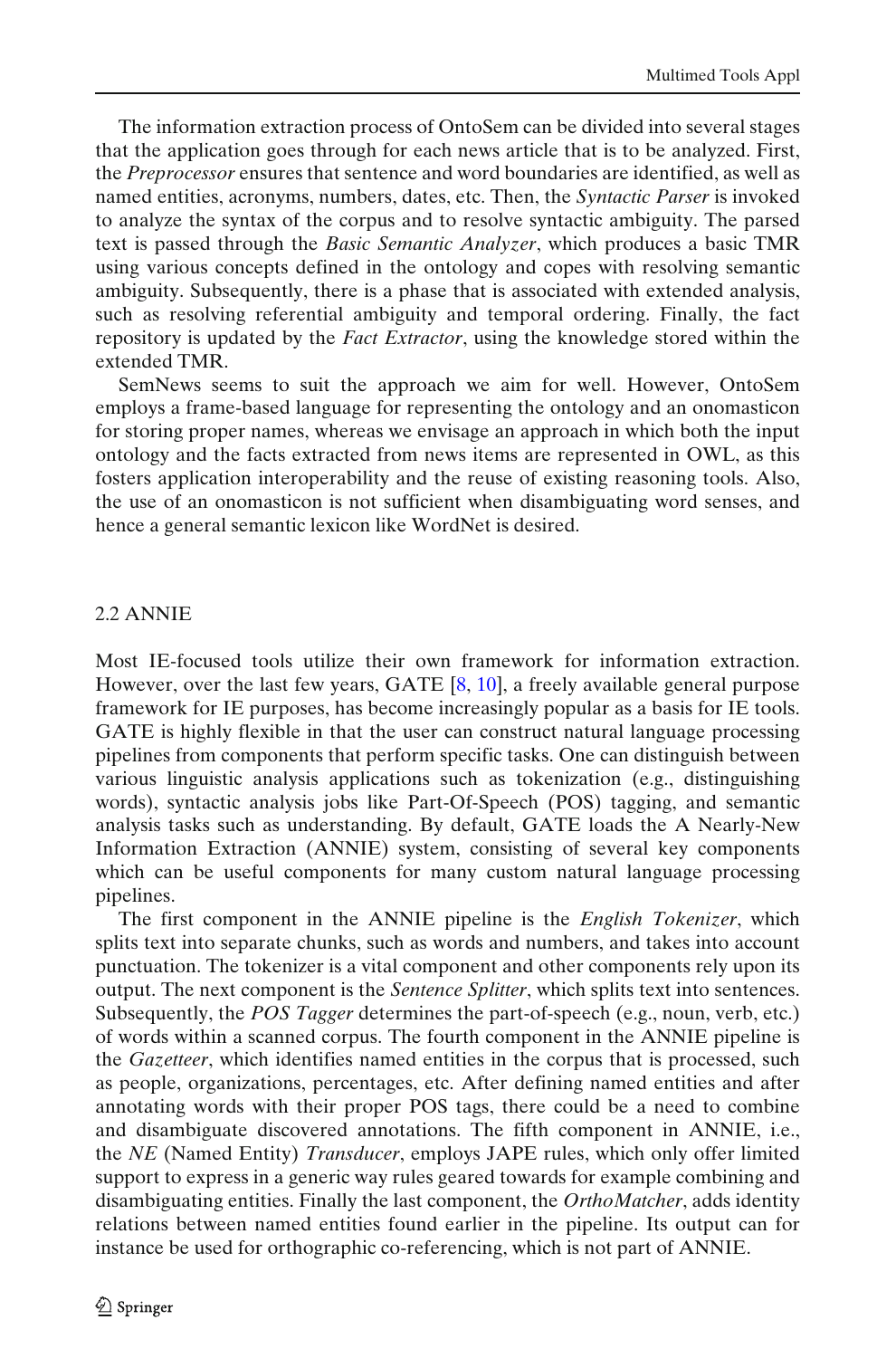There are several tools or frameworks that utilize the ANNIE pipeline, or use (modified) ANNIE components together with newly developed components. For instance, Artequakt [\[23](#page-22-0)] aims to generate tailored narrative artist biographies using automatically annotated articles from the Web. In their semantic analysis, they employ GATE components for gazetteering and named entity recognition. Another example of a tool that uses ANNIE components is Hermes [\[5](#page-21-0)], which extracts a set of news items related to specific concepts of interest. For this purpose, semantically enhanced ANNIE GATE components are used, i.e., they make use of concepts and relations stored in ontologies.

Although the ANNIE pipeline has proven to be useful in various information extraction jobs, its functionality does not suffice when applied to discovering economic events in news messages. For instance, ANNIE lacks important features such as a component that focuses on performing Word Sense Disambiguation (WSD), although some disambiguation can be done using JAPE rules in the *NE Transducer*. This is however a cumbersome and ineffective approach where rules have to be created manually for each term, which is prone to errors. Furthermore, ANNIE lacks the ability to individually look up concepts from a large ontology within a limited amount of time. Nevertheless, GATE is highly flexible and customizable, and therefore ANNIE's components are either usable, or extendible and replaceable in order to suit our needs.

#### 2.3 CAFETIERE

Besides the Artequakt and Hermes frameworks, another example of an adapted ANNIE pipeline is the Conceptual Annotations for Facts, Events, Terms, Individual Entities, and RElations (CAFETIERE) relation extraction pipeline [\[4](#page-21-0)], developed in the Parmenides project [\[28](#page-22-0), [37](#page-22-0)]. The pipeline contains an ontology lookup process and a rule engine. Within CAFETIERE, the Common Annotation Scheme (CAS) DTD is applied, allowing for three annotation layers, i.e., structural, lexical, and semantic annotation. CAFETIERE employs extraction rules defined at lexicosemantic level which are similar to JAPE rules. Nevertheless, the syntax is at a higher level than is the case with JAPE, resulting in easier to express, but less flexible rules.

Because CAFETIERE stores knowledge in an ontology by means of the Narrative Knowledge Representation Language (NKRL), Semantic Web ontologies are not employed. NKRL has no formal semantics and lacks reasoning support, which is desired when identifying for instance financial events. Furthermore, gazetteering is a slow process when going through large ontologies. Finally, the pipeline also misses a WSD component.

#### 2.4 KIM

The Knowledge and Information Management (KIM) platform [\[34](#page-22-0)] provides another infrastructure for IE purposes, by combining the GATE architecture with semantic annotation techniques. The back-end and middle layer of the KIM platform focus on automatic annotation of news articles, where named entities, inter-entity relations, and attributes are discovered. For this, it is employed a pre-populated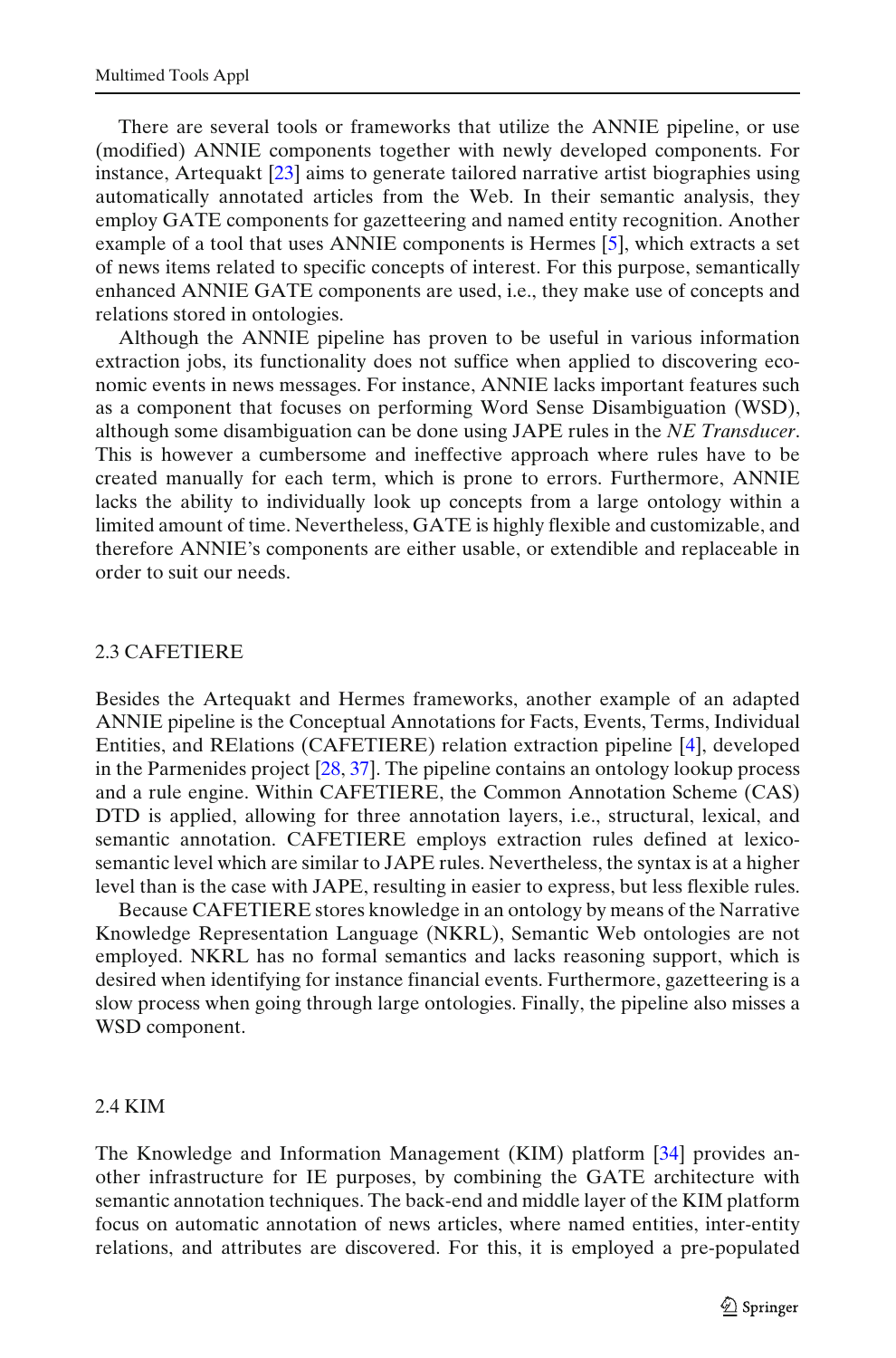OWL upper ontology, i.e., a minimal but sufficient ontology that is suitable for open domain and general purpose annotation tasks. The semantic annotations in articles allow for applications such as semantic querying and exploring the semantic repository.

KIM's architecture is a conglomeration of three layers. In the back-end, a standard GATE pipeline is invoked for named entity recognition with respect to the KIM ontology. The GATE pipeline is altered in such a way that its components are semantically enabled, and is extended with semantic gazetteers and pattern-matching grammars. Furthermore, GATE is used for managing the content and annotations within the back-end of KIM's architecture. The middle layer of the KIM architecture provides services that can be used by the topmost layer, e.g., semantic repository navigation, semantic indexing and retrieval, etc. The topmost layer of KIM embodies front-end applications, such as the *Annotation Server* and the *News Collector*.

The differences between KIM and our envisaged approach are in that we aim for a financial event-focused information extraction pipeline, which is in contrast to KIM's general purpose framework. Hence, we employ a domain-specific ontology instead of an upper ontology. Also, we specifically focus on extracting events from corpora, and not on (semantic) annotation. Furthermore, no mention has been made regarding WSD within the KIM platform, whereas we consider WSD to be an essential component in an IE pipeline.

## 2.5 Discussion

Although the approaches to information extraction we discussed so far each have their advantages, they also fail to address some of the issues we aim to alleviate. From a technical point of view, the frameworks incorporate semantics only to a limited extent, which is also demonstrated by Table 1. For instance, they make use of gazetteers or knowledge bases that either do not use ontologies or employ

**Table 1** Comparison of existing approaches and the characteristics required for our current endeavors, based on purpose (*Purpose*), input (*Input*), output (*Output*), knowledge base utilization (*KB utilization*), presence of knowledge base updates (*KB*-), and usage of word sense disambiguation (*WSD*)

| Approach         | Purpose                             | Input      | Output                            | KB utilization                                                   | $KB\Delta$     | WSD            |
|------------------|-------------------------------------|------------|-----------------------------------|------------------------------------------------------------------|----------------|----------------|
| <b>SemNews</b>   | Fact<br>extraction                  | <b>RSS</b> | OWL ontology                      | Frame-based language<br>and an onomasticon<br>for proper names   | No             | N <sub>0</sub> |
| <b>ANNIE</b>     | Entity<br>detection                 | Text       | Annotations,<br>XML               | Looping through<br>gazetteering lists                            | No             | N <sub>0</sub> |
| <b>CAFETIERE</b> | Entity and<br>relation<br>detection | Text       | Annotations.<br>XML               | Gazetteering NKRL<br>ontology                                    | N <sub>0</sub> | N <sub>0</sub> |
| <b>KIM</b>       | Entity<br>detection                 | Text       | Annotations.<br>$RDF(s)$ ontology | Gazetteering RDF(s)<br>ontology                                  | Yes            | No             |
| Desired          | Economic<br>event<br>detection      | <b>RSS</b> | Annotations,<br>OWL ontology      | Reasoning with OWL<br>ontology and a general<br>semantic lexicon | Yes            | Yes            |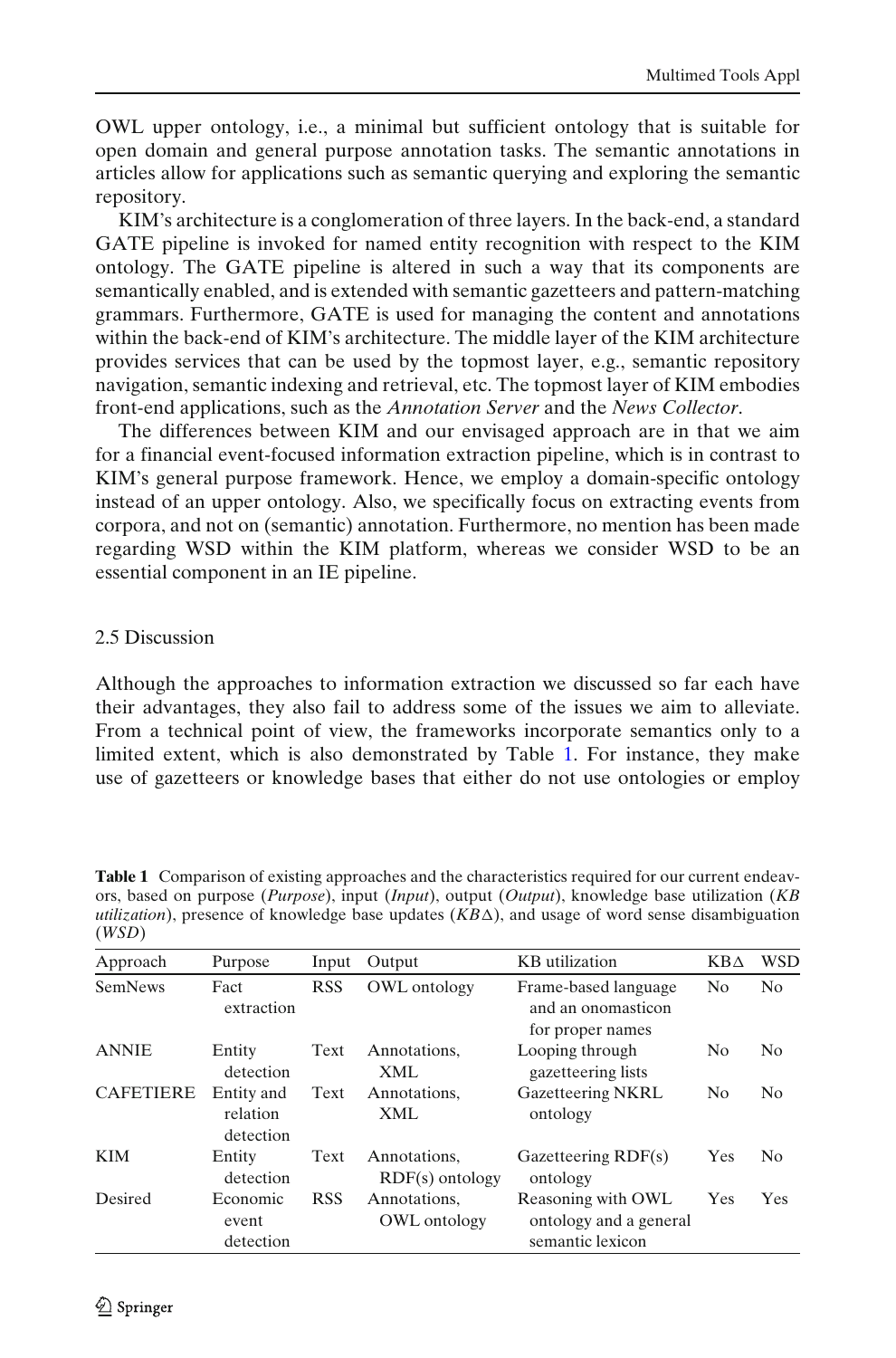<span id="page-6-0"></span>ontologies that are not based on OWL and thus do not make use of existing standards to represent ontologies. Being able to use a standard language as OWL fosters application interoperability and the reuse of existing reasoning tools. Also, to the best of our knowledge, existing applications typically lack a feedback loop, i.e., the acquired knowledge is not used for future information extraction. Furthermore, WSD is absent and the focus often is on annotation, instead of event recognition. Therefore, we aim for a framework that combines the insights gained from the approaches that are previously discussed, targeted at the discovery of financial events in news articles.

### **3 Economic event detection based on semantics**

The analysis presented in Section [2](#page-2-0) demonstrates several approaches to automated information extraction from news messages. However, the state-of-the-art in text processing does not enable us to perform the specific task we aim to perform. Current approaches are more focused on annotation of documents, whereas we strive to actually extract information—specific economic events and their related concepts from documents, with which, e.g., a knowledge base can be updated.

In order to be able to discover economic events in written text, the analysis of texts needs to be driven by semantics, as the domain-specific information captured in these semantics facilitates detection of relevant concepts. Therefore, we propose the Semantics-Based Pipeline for Economic Event Detection (SPEED), consisting of several components which sequentially process an arbitrary document, as visualized in Fig. 1. These components are supported by a semantic lexicon (i.e., WordNet) and a domain-specific ontology.

Due to the potential of the General Architecture for Text Engineering (GATE), we use this IE framework for its modularity. However, none of the existing applications of the general GATE architecture can support the tasks we seek to perform. Even more, no implementation exists of several specialized envisioned



**Fig. 1** SPEED design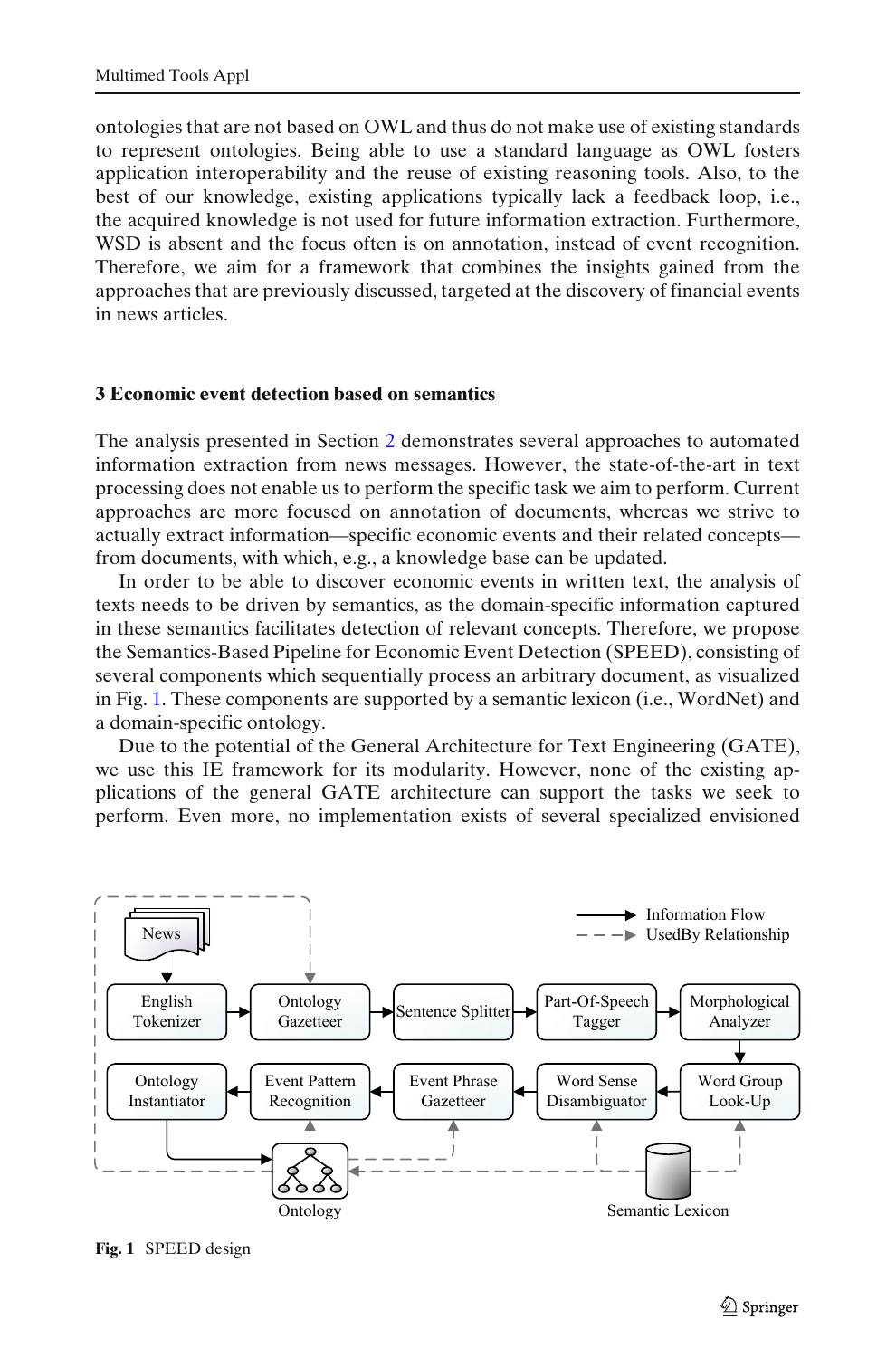**Fig. 2** A typical news example SAN FRANCISCO (Reuters) - Web search leader Google Inc. on Monday said it agreed to acquire top video entertainment site YouTube Inc. for \$1.65 billion in stock, putting a lofty new value on consumer-generated media sites.

components. Therefore, the Java-based implementation of our proposed pipeline requires the development of techniques that support our needs. The default GATE implementations of the *English Tokenizer*, *Sentence Splitter*, *Part-Of-Speech Tagger*, and the *Morphological Analyzer* suit our needs to a limited yet for now sufficient extent.

This section continues by explaining the domain ontology that supports our pipeline in Section 3.1. Subsequently, Sections 3.2[–3.11](#page-17-0) discuss the pipeline's individual components. We run through the processing steps of the SPEED framework by means of a typical example news item, displayed in Fig. 2. This short news item was extracted at 9 October 2006 at 20:15:33 hours from the Yahoo! Business and Technology newsfeed and discusses Google's acquisition of YouTube. In our pipeline, each individual component adds its own annotations to the example news item above. These annotations can be considered as multiple layers on top of the corpus. This means that one word can have multiple annotations, and can also be part of a larger annotation spanning multiple words at the same time.

# 3.1 Domain ontology

Our envisaged approach is driven by an ontology containing information on the NASDAQ-100 companies, extracted from Yahoo! Finance. This domain ontology has been developed by domain experts through an incremental middle-out approach. The ontology captures concepts and events concerning the financial domain, e.g., companies, competitors, products, CEO's, etc. Many concepts in this ontology stem from a semantic lexicon (i.e., WordNet) and are linked to their semantic lexicon counterparts, but a significant part of the ontology consists of concepts representing named entities (i.e., proper names). In our ontology, we distinguish between ten different financial events, i.e., announcements regarding CEOs, presidents, products, competitors, partners, subsidiaries, share values, revenues, profits, and losses, which are supported by appropriate classes and properties.

We validated our domain ontology using OntoClean [\[15\]](#page-21-0), a methodology for analyzing ontologies that uses notions for philosophical ontological analysis. OntoClean is based on formal, domain-independent class properties (meta-properties and their modifiers), i.e., identity, unity, rigidity, and dependence. Once annotated with these meta-properties, the ontology can be considered to be valid (or "clean") whenever no constraints are violated that are based on these properties.

# 3.2 English Tokenizer

SPEED is designed to identify relevant concepts and their relations in a document. To this end, first, individual text components are identified as such using the *English*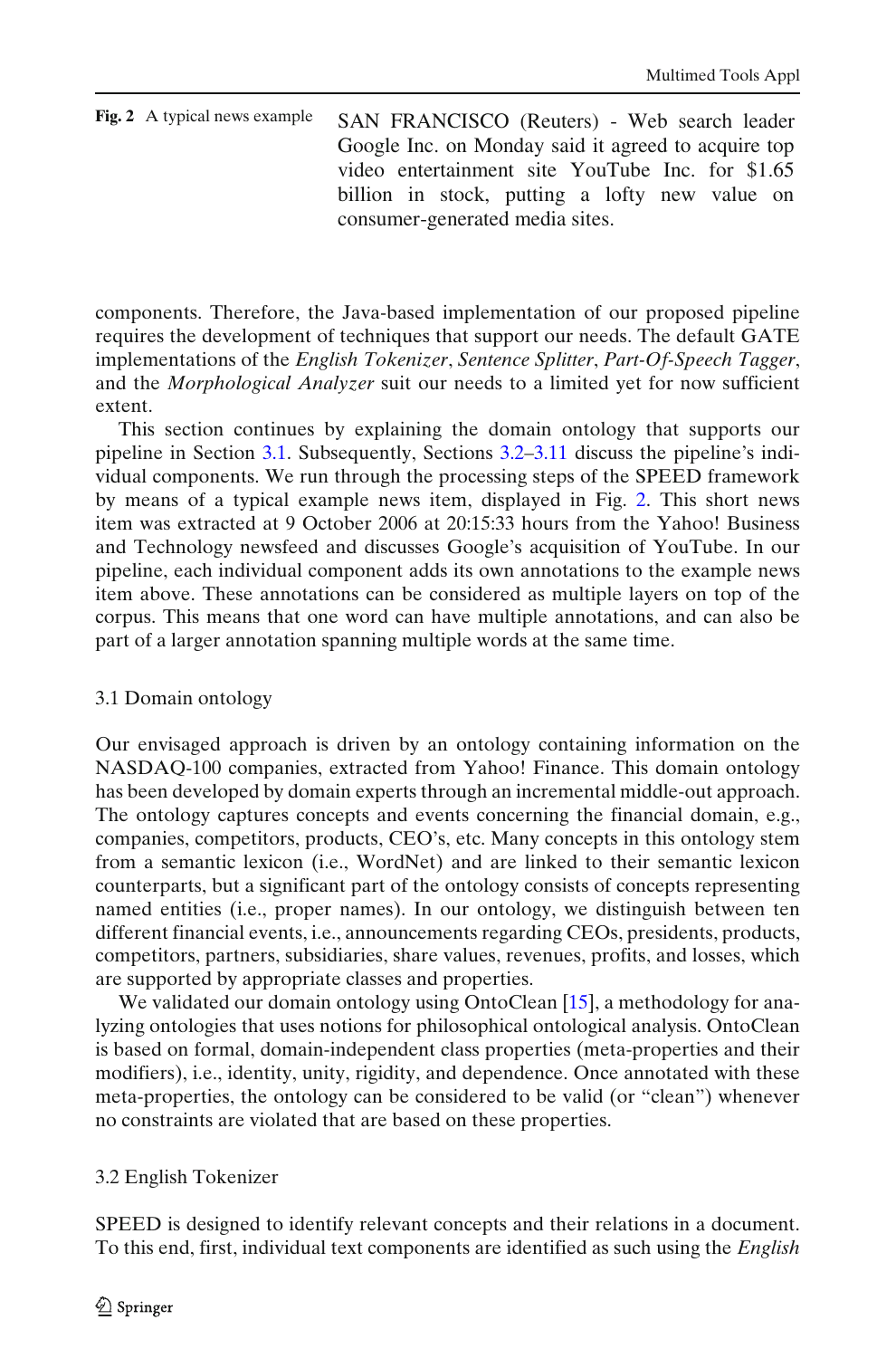| Fig. 3 English Tokenizer<br>annotations (tokens) | SAN FRANCISCO (Reuters) - Web search leader<br>Google Inc. on Monday said it agreed to acquire top<br>video entertainment site YouTube Inc. for \$1.65<br>billion in stock, putting a lofty new value on<br>consumer-generated media sites. |
|--------------------------------------------------|---------------------------------------------------------------------------------------------------------------------------------------------------------------------------------------------------------------------------------------------|
|                                                  |                                                                                                                                                                                                                                             |

*Tokenizer*, which splits text into tokens (e.g., words, numbers, or punctuation) and subsequently applies rules specific to the English language in order to split or merge identified tokens. For example, the token combination |'| |60| |s| would be merged into one token |'60s|. Note that spaces are considered as special tokens and are annotated as a 'SpaceToken' rather than a 'Token'. For our running example, this translates to the annotations shown in Fig. 3, where tokens are shaded in medium and light tones (for the sake of clarity) and spaces have a dark shading.

## 3.3 Ontology Gazetteer

A first step towards understanding the text is subsequently taken by the *Ontology Gazetteer*, which links concepts in the text to concepts defined in an ontology with relevant concepts (which tend to refer to proper names rather than common words from the semantic lexicon). A normal gazetteer uses lists of words as input, whereas our ontology gazetteer is ontology-driven and scans the text for lexical representations of concepts from the ontology. Matching tokens in the text are annotated with a reference to their associated concepts defined in the ontology. For example, suppose our ontology contains a concept 'Google' of type 'Company', with a lexical representation 'Google Inc.'. Any matching 'Google Inc.' occurrence in the text is then annotated with the concept 'Google'.

The default GATE *OntoGazetteer* uses a linear search algorithm to match lexical representations in a text with a list of ontology concepts and their associated lexical representations. However, in our novel *OntoLookup* approach, we use a look-up tree of approximately 5,000 nodes (based on the Yahoo! Finance news messages represented in the ontology), in which possible lexical representations of all relevant concepts in the ontology are mapped to their associated concepts. Each concept can have multiple lexical representations (groups of 1 or more words). These word groups are all represented in the look-up tree. Nodes in the tree represent individual tokens and a path from the root node to an arbitrary leaf node represents a word group.

Figure [4](#page-9-0) depicts a sample tree structure. In this sample, the root node contains among other things—references to 'Cisco', 'Google', and 'Yahoo!'. The 'Cisco' token contains a reference to 'Systems', which in turn contains a reference to a resource in the ontology, as well as to another token, 'Inc'. The latter token also contains a reference to a resource in the ontology, but does not contain a reference to another token. Thus, 'Cisco Systems', and 'Cisco Systems Inc' refer to a concept in the ontology. The paths for 'Google' and 'Yahoo!' are not fully depicted in Fig. [4,](#page-9-0) but could exhibit similar characteristics.

For a given series of tokens, the *OntoLookup* process iterates over the tokens. For each token, it checks whether the look-up tree contains the token. This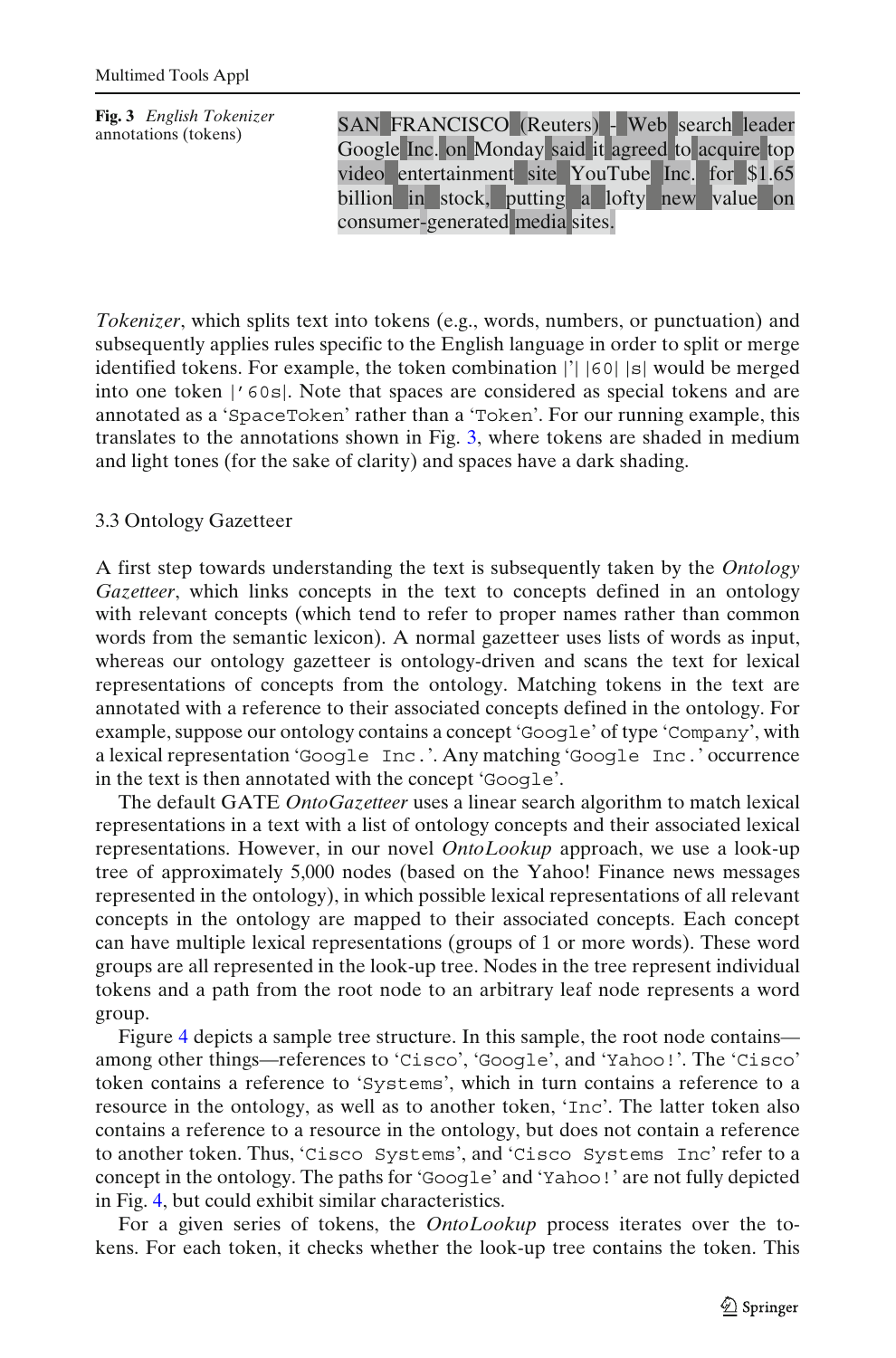<span id="page-9-0"></span>

**Fig. 4** Sample *OntoLookup* tree structure

look-up process starts at the root node of the tree. If the token is not found, the next token in the text is looked up in the root node of the full look-up tree. However, if the token is found, the next token in the text is looked up in the root node of the subtree belonging to the former token. This process is iterated until either a leaf node is reached (i.e., the word group cannot be further expanded), or the root node of the considered subtree does not contain a reference to the next token in the text. The word group associated with the followed path is then annotated with the associated concept from the ontology. The tree is implemented using hash maps, in order to reduce the time needed to traverse the tree. The tree structure representing lexical representations of the concepts in our ontology, indexed using hash maps, is of benefit because matching a token with a child node by using, e.g., a linear search algorithm assessing every child node for a possible match with the token is typically less efficient than determining the index of a child node associated with a token by means of hashing.

When run through the discussed component, several concepts are recognized in our running example. As the text is about two companies, i.e., Google and YouTube, the strings referring to these companies are annotated. These lexical representations are stored within the ontology and are linked to the ontology concepts of the type 'Company', which causes the strings to be annotated with ontology concepts 'Google' and 'YouTube'. Figure 5 demonstrates this annotation process, where the highlighted text is annotated with the appropriate ontology concepts.

**Fig. 5** *Ontology Gazetteer*

Fig. 5 *Ontology Gazetteer* SAN FRANCISCO (Reuters) - Web search leader annotations (concepts) Google Inc. on Monday said it agreed to acquire top video entertainment site YouTube Inc. for \$1.65 billion in stock, putting a lofty new value on consumer-generated media sites.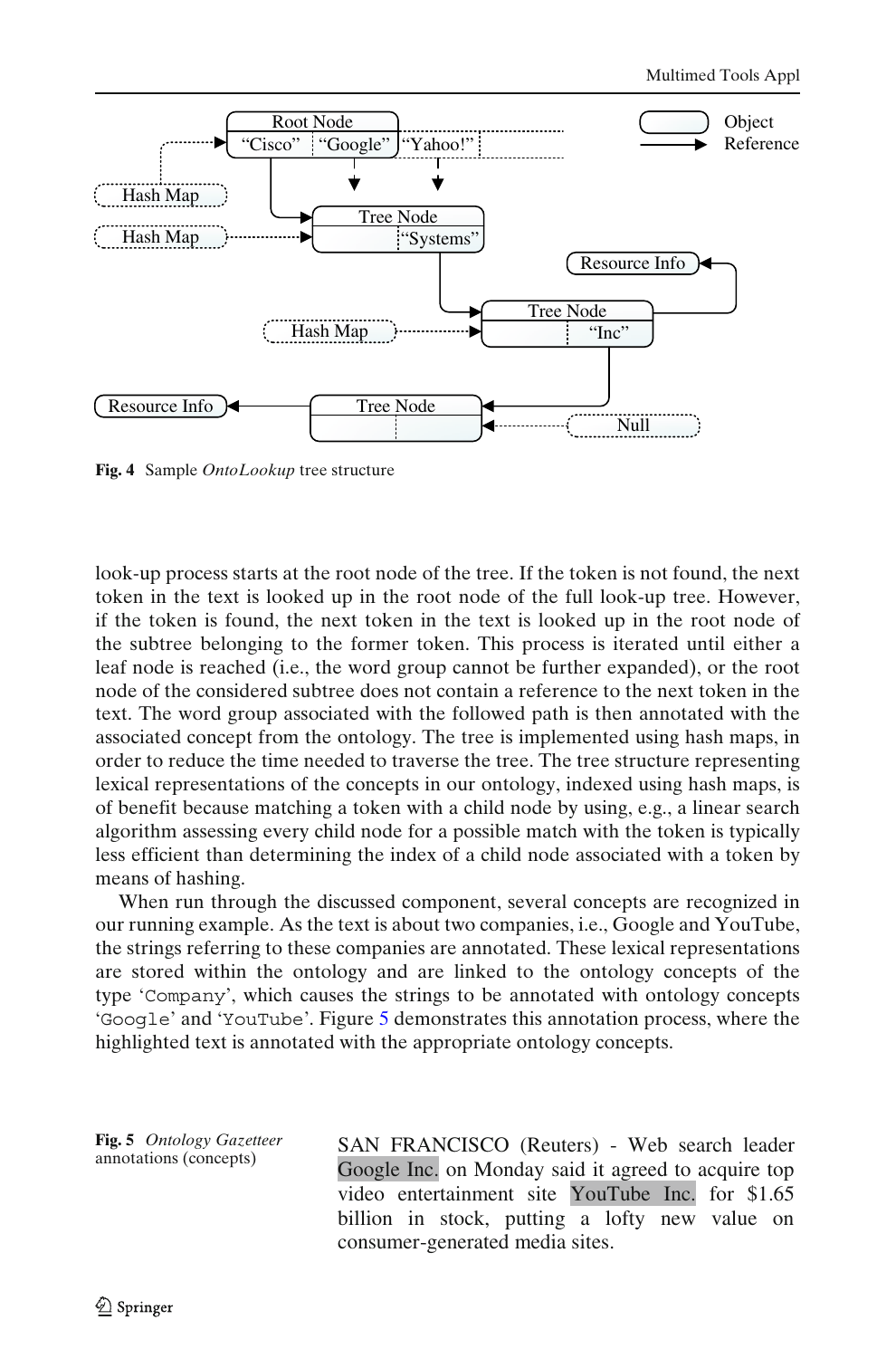## 3.4 Sentence Splitter

Then, the *Sentence Splitter* groups the tokens in the text into sentences, based on tokens indicating a separation between sentences, which can be, for instance, (a combination of) punctuation symbols or new line characters. The grammatical structure of the text is then uncovered in order to facilitate an initial model of the text's meaning.

As shown in Fig. 6, grouping tokens into sentences is anything but a straightforward task, as periods do not always denote the end of a sentence, but can also be used as for example decimal separators (or in some languages as thousands separators), in abbreviations, etc. In the case of our leading example, the *Sentence Splitter* fails to find the correct sentences because of the usage of full stops after '*Inc*'. Later on, this is fixed due to the fact that '*.*' is part of the lexical representation of a concept. Note that the period inside the value of '*1.65*' is correctly ignored as a full stop.

## 3.5 Part-Of-Speech Tagger

For each sentence, the type of each word token is subsequently determined by the *Part-Of-Speech Tagger*, which tags each word with its part-of-speech. When employing the *Part-Of-Speech Tagger*, no new annotations are added to the document. Instead, features of tokens are added. Tokens already contain information added by the *English Tokenizer* on start and end character number, kind (e.g., word, symbol, etc.), length, orthographic category (e.g., lowercase), and the string of characters belonging to the tag. The *Part-Of-Speech Tagger* determines the syntactic category of each token and stores this in a POS feature, which is encoded in capitalized abbreviations. For instance, syntactic categories with suffix 'VB' are verbs, e.g., 'VBZ' denotes a verb in third person singular present. Categories beginning with 'NN' are nouns, such as a single proper noun ('NNP'). Common syntactic categories are displayed in Table [2.](#page-11-0)

## 3.6 Morphological Analyzer

Different forms of a word have a similar meaning; they relate to the same concept, albeit from possibly different perspectives. Therefore, the *Morphological Analyzer* component subsequently reduces the tagged words to their lemma (i.e., canonical form) and when needed a suffix and/or affix denoting the deviation from this lemma. For instance, for the verb 'walk', the 'walks' morph is annotated as 'root=walk, suffix=s'. Similar to the *Part-Of-Speech Tagger*, the *Morphological Analyzer* does not add new annotations to the document, but token features. When applicable, the *Morphological Analyzer* adds features related to morphology (such as affixes) to the tokens. At any rate, for each token, the root (lemma) is added.

**Fig. 6** *Sentence Splitter*

**Fig. 0** Semence Spinler<br>annotations (sentences) SAN FRANCISCO (Reuters) - Web search leader Google Inc. on Monday said it agreed to acquire top video entertainment site YouTube Inc. for \$1.65 billion in stock, putting a lofty new value on consumer-generated media sites.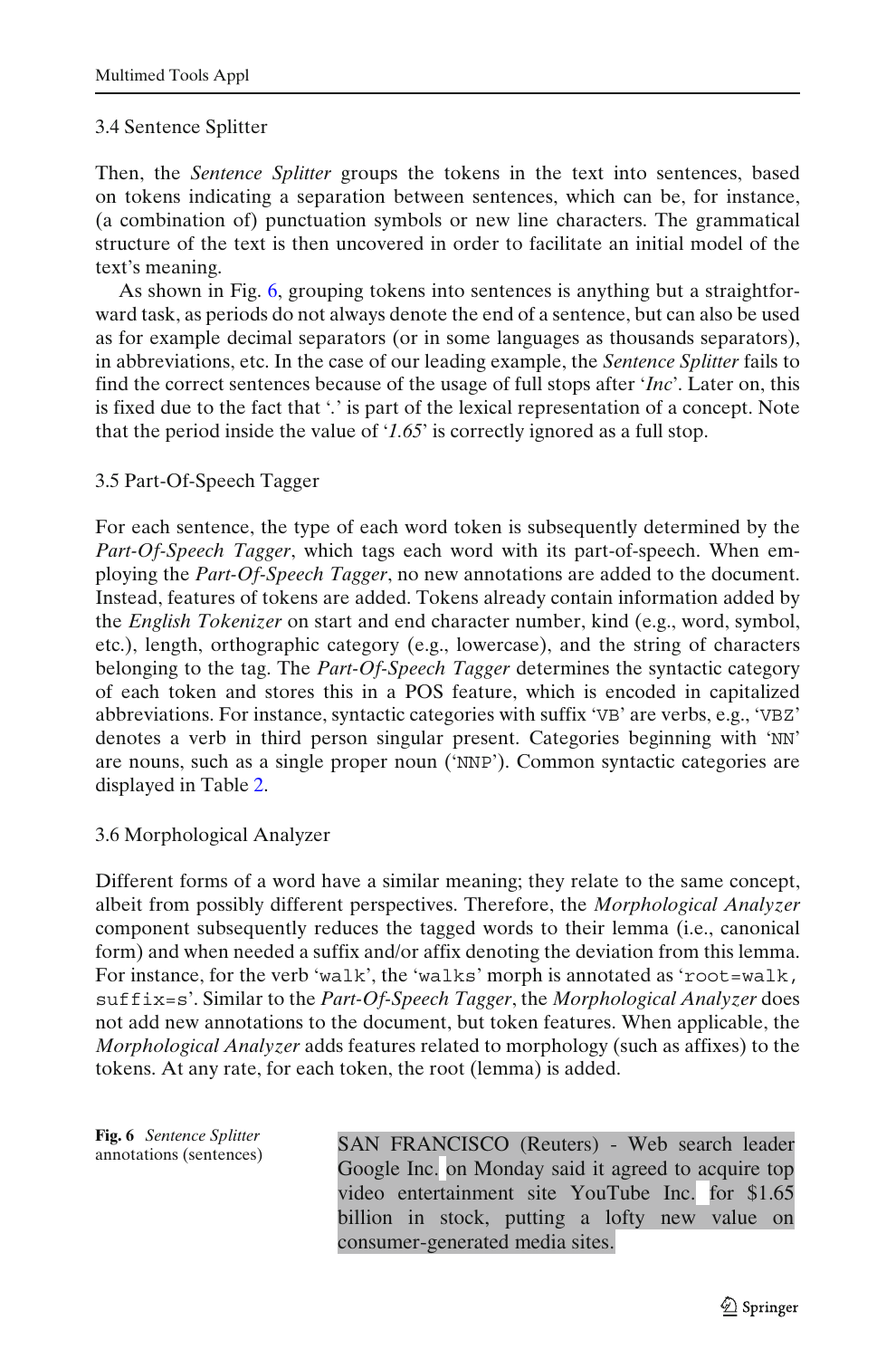<span id="page-11-0"></span>

| Table 2 Common syntactic<br>categories | Category   | Description                         |
|----------------------------------------|------------|-------------------------------------|
|                                        |            |                                     |
|                                        | CC         | Coordinating conjunction            |
|                                        | CD         | Cardinal number                     |
|                                        | IN         | Preposition                         |
|                                        | IJ         | Adjective                           |
|                                        | <b>NN</b>  | Noun                                |
|                                        | <b>NNP</b> | Proper Noun                         |
|                                        | <b>PP</b>  | Pronoun                             |
|                                        | RB         | Adverb                              |
|                                        | UH         | Interjection                        |
|                                        | VB         | Verb, base form                     |
|                                        | VBZ        | Verb, third person singular present |
|                                        |            |                                     |

## 3.7 Word Group Look-Up

Words and meanings, denoted often as synsets (set of synonyms) have a manyto-many relationship. A word can have multiple meanings and a meaning can be represented by multiple words. Hence, the next step in interpreting a text is disambiguation of the meaning of the words, given their POS tags, lemmas, etc. To this end, first of all, the *Word Group Look-Up* component combines words into maximal word groups, i.e., it aims at assigning as many words as possible to a group representing some concept in a semantic lexicon such as WordNet. We use the complete list of approximately 65,000 existing word groups extracted from WordNet. These word groups are represented in a tree structure, where nodes represent individual tokens and a path from the root node to an arbitrary leaf node represents a word group.

Similarly to the *OntoLookup* process, the word group tree can then be used for matching word groups in the text with word groups extracted from the semantic lexicon. For each set of tokens, the tree is traversed until either a leaf node is reached, or the next token in the text is not in the considered subtree. Again, indexing of the tree is implemented using hash maps, in order to optimize the time needed for traversing the tree in the look-up process.

In our running example, where the feature set of the tokens has been previously extended by the *Part-Of-Speech Tagger* and the *Morphological Analyzer*, the *Word Group Look-Up* module of our pipeline employs the WordNet semantic lexicon in order to identify word groups, such as '*SAN FRANCISCO*'. In Fig. 7, the tokens in the text that form a word group are merged into a single token.

**Fig. 7** *Word Group Look-Up*

**Fig.** 7 Word Group Look-Up SAN FRANCISCO (Reuters) - Web search leader annotations (tokens) Google Inc. on Monday said it agreed to acquire top video entertainment site YouTube Inc. for \$1.65 billion in stock, putting a lofty new value on consumer-generated media sites.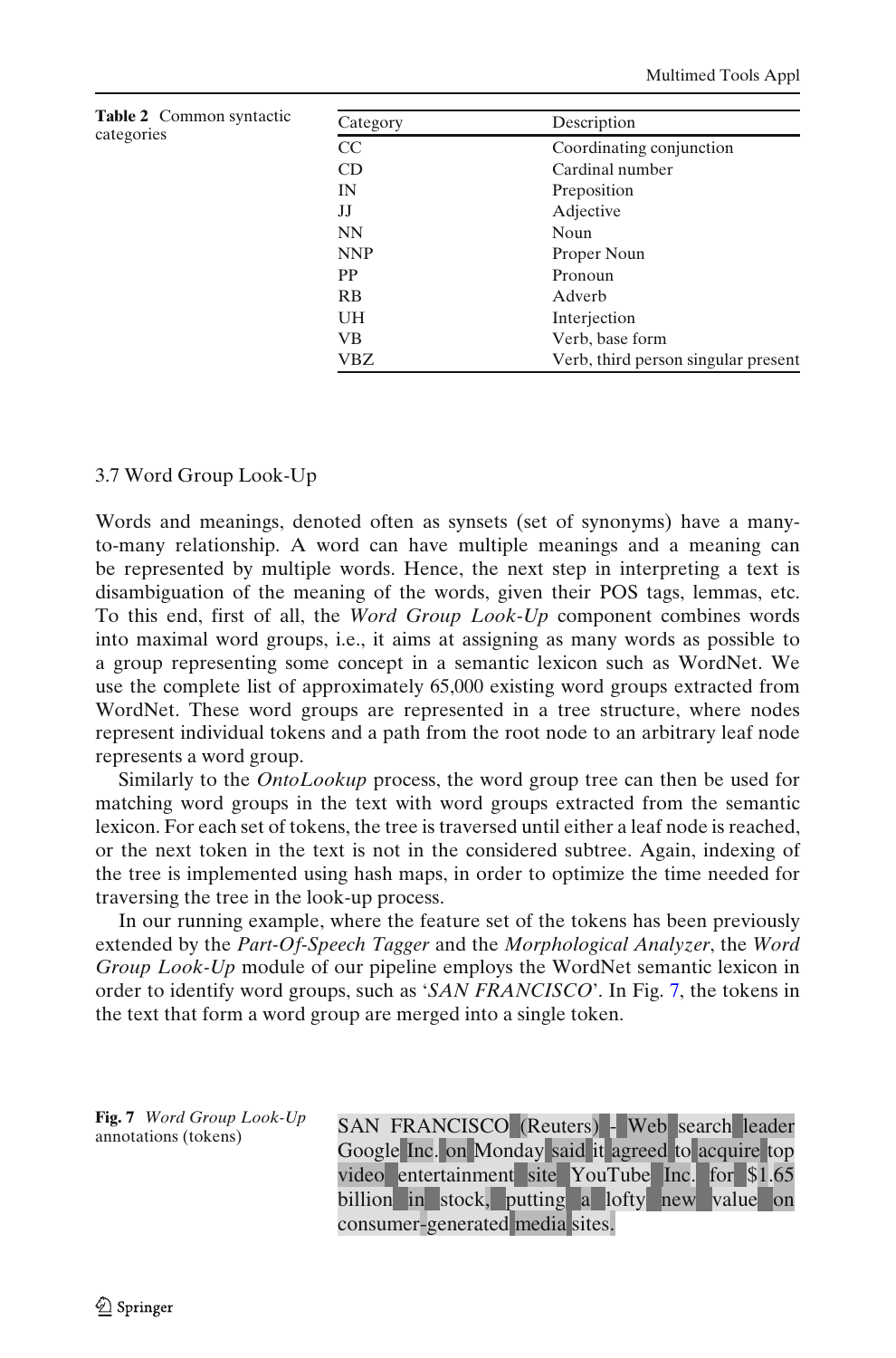#### 3.8 Word Sense Disambiguator

After identifying word groups, the *Word Sense Disambiguator* determines the word sense of each word group by exploring the mutual relations between senses (as defined in the semantic lexicon and the ontology) of word groups; the stronger the relation with surrounding senses, the more likely a sense matches the context. Grouping words is important, because combinations of words may have very specific meanings compared to the individual words. For instance, 'Gross Domestic Product' is a combination with a unique meaning that is not associated with any of the individual words in this group. The accuracy of WSD may hence be improved when considering word groups rather than individual words.

We propose an adaptation of the Structural Semantic Interconnections (SSI) [\[31](#page-22-0)] algorithm for word sense disambiguation. The SSI approach uses graphs to describe word groups and their context (word senses), as derived from a semantic lexicon (e.g., WordNet). The senses are determined based on the number and type of detected semantic interconnections in a labeled directed graph representation of all senses of the considered word groups. Similarities are calculated based on an arbitrary distance measure.

More than other common approaches, the SSI approach enables us to incorporate a notion of semantics into the word sense disambiguation process by exploiting a vast semantic lexical database. Other common approaches are typically restricted to a relatively small collection of representations of ontological concepts [\[41](#page-22-0)] or barely use any notion of semantics at all, but rather use collocation-based statistical techniques [\[44](#page-23-0)] or machine learning techniques [\[11](#page-21-0), [27\]](#page-22-0). Furthermore, SSI is an unsupervised approach, which makes it easy to add new terms as neologisms and jargon for disambiguation (i.e., there is no need of training). Moreover, in recent years, the SSI algorithm has turned out to be a promising and performing word sense disambiguation technique, as it performs better than other state-of-the-art unsupervised WSD methods in the Senseval-3 all-words and the Semeval-2007 coarse-grained all-words competition [\[30\]](#page-22-0).

Semantic similarity evaluation can be performed on numerous ways using distance measures [\[21,](#page-21-0) [24](#page-22-0), [26,](#page-22-0) [36](#page-22-0)]. Similar to Navigli and Velardi [\[31](#page-22-0)], we make use of a simple, transparent, and intuitive distance measure which takes into account the length of paths between words in our semantic lexicon. The shorter a path between two arbitrary words in our semantic lexicon, the more similar we consider them to be.

The word sense disambiguation algorithm we propose in our current endeavors differs from the original SSI algorithm in a number of ways. First, we consider the two most likely senses for each word group and iteratively disambiguate the word group with the greatest weighted difference between the similarity of both senses to the context, rather than the word group with the greatest similarity for its best sense. Intuitively, this should yield better results than the original SSI, as it allows to consider the best separation of the senses of the to-be-disambiguated terms—picking the most similar sense might not be the best option if the similarity difference with respect to the next best sense is small. Furthermore, in case an arbitrary word cannot be disambiguated, we default to the first sense in our semantic lexicon (which in WordNet is statistically the most likely sense), whereas the original SSI algorithm fails to provide any word sense at all in such cases.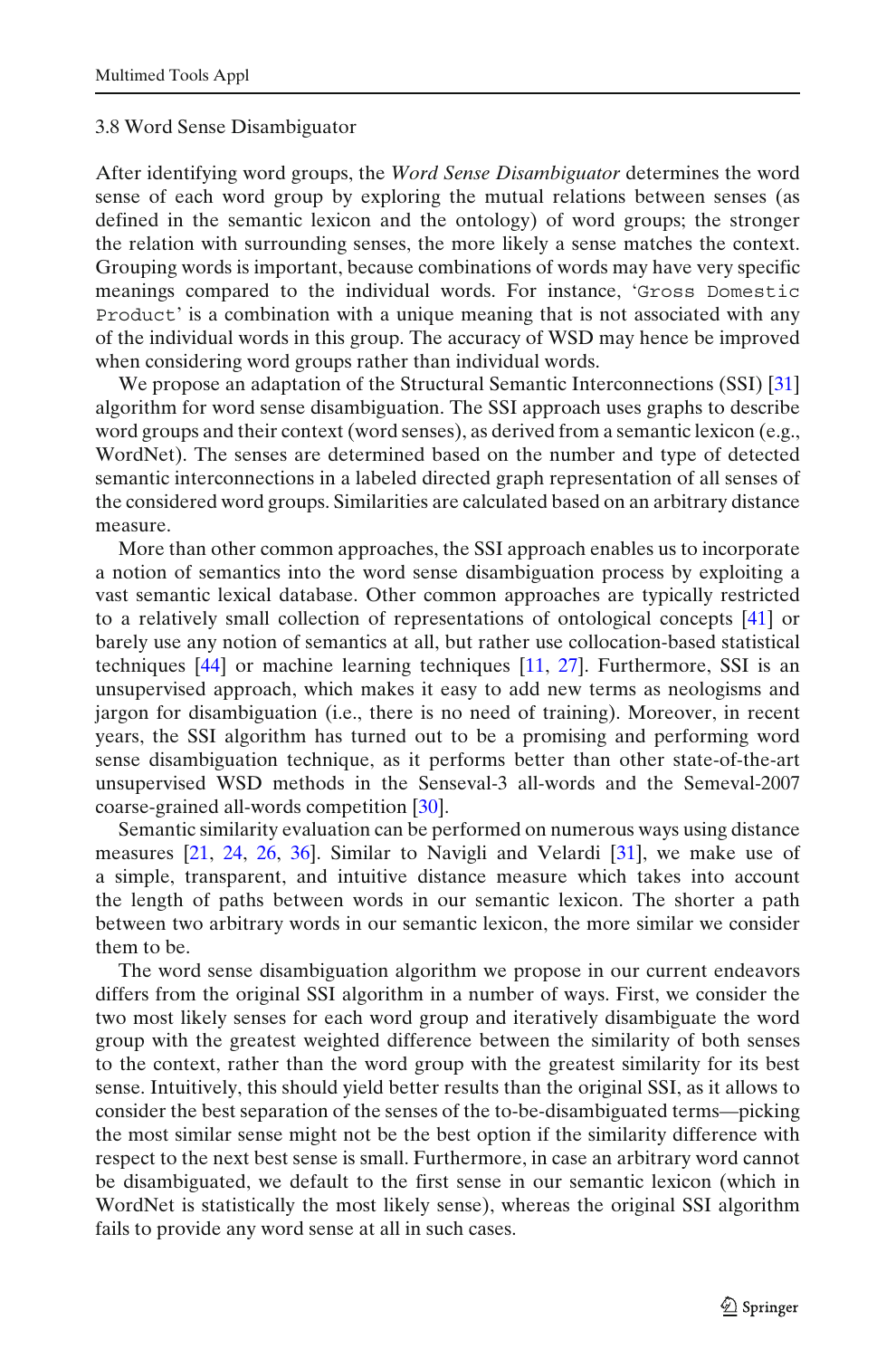```
Algorithm 1: Word Sense Disambiguation
```

```
a, d, s, c, l = \emptyset;\mathbf{1}2 w = getWordGroups();
 3 foreach q in w do
 \overline{\mathbf{4}}senses = getSenses(g);if |senses| == 1 then
 5
 6
            add(d,g); add(s, senses);\overline{7}else
 8
            add(a,q);\mathbf{Q}foreach sense in senses do
10if sense \notin c then
11add(c, sense);end
1213
            end
14end
15 end
16 foreach sense in c do
17
        simToS = 0;foreach knownSense in s do
18
            simToS = simToS + 1/shortestPathLength(sense, knownSense);19
        end
2021
        add(l,simToS);22 end
23 lastAddedSense = \emptyset;
24 disambiguate = true;25 while disambiquate and a \neq \emptyset do
26
        bestPick, best Pick Sense = \emptyset;27bestPickConf = -\infty28
        foreach q in a do
29
            bestSense1, bestSense2 = \emptyset;30
            bestSim1, bestSim2 = -\infty;31
            senses = getSenses(g);32
            foreach sense in senses do
33
                 indexSense = indexOf(c, sense);34
                 simToS = get(l, indexSense);35
                 simToS = simToS + 1/shortestPathLength(sense, lastAddedSense);\mathtt{set}(l, indexSense, simToS);36
37
                 if simToS > bestSim2 then
                     if simToS > bestSim1 then
38
39
                         bestSense2 = bestSense1; bestSense1 = sense;40
                         bestSim2 = bestSim1; bestSim1 = simToS;41
                     else
                         bestSense2 = sense;4243
                         bestSim2 = simToS;end
44
                 end
45
46
            end
            confidence = ((bestSim1-bestSim2) \times bestSim1);47
48
            if confidence > best PickConf then
49
                 bestPick = g;50
                 bestPickSense = bestSense1;bestPickConf = confidence;51
52end
53
        end
        if bestPickConf > 0 then
54
            \texttt{rem}(a,\texttt{indexOf}(a,bestPick)); add(d,bestPick); add(s,bestPickSense);55
56
            lastAdded Sense = bestPick Sense;57
        else
58
            disambiguate = false;_{\mathrm{end}}59
60 end
61
    foreach g in a do
62
        \verb"rem"(a, \verb"indexOf"(a, g))\,; \, \verb"add"(d, g);\, \verb"add"(s, \verb"getSense|(g, 1))\,;63 end
```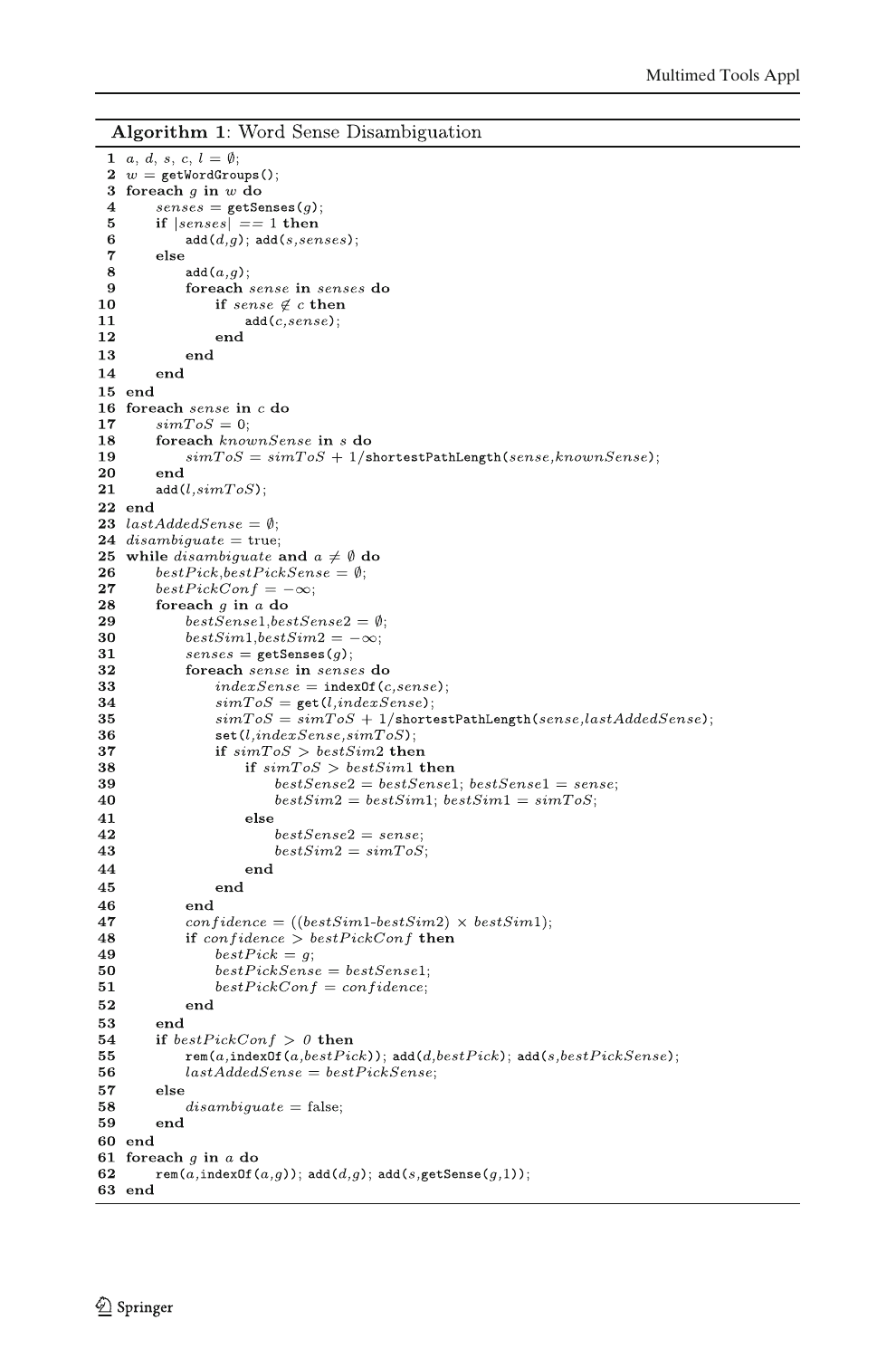For an arbitrary news item, our algorithm (described in Algorithm 1) considers two lists of word groups. The first list *d* contains all word groups associated with only one sense, according to the semantic lexicon (WordNet), the ontology, and the already disambiguated word groups. The second list *a* contains all word groups with multiple possibilities for senses, i.e., the word groups to be disambiguated. The algorithm iteratively computes the similarity *l* of senses *c* of word groups in the second list to the senses *s* of word groups in the first list. The higher the similarity of a sense to already disambiguated senses, the more likely this sense is assumed to be correct. The algorithm is initialized in lines 1–24. Then, each iteration, each word group in *a* is assessed by updating the similarity of its senses to *s* (lines 33– 36) and identifying its best and second best senses (lines 37–45). Additionally, the word group with the greatest difference between the similarity of the best and second best sense (i.e., with the highest confidence)—weighted with respect to the similarity of the best sense—is identified (lines 47–52). When all word groups in *a* have been assessed, the best pick thus identified is disambiguated by taking the sense with the highest similarity to all disambiguated senses and moving the word group to the list of disambiguated word groups (lines 55 and 56), provided that this similarity is a positive number. In all other cases, the disambiguation process is terminated. If some ambiguous words remain by the time the disambiguation process finishes, our algorithm defaults to selecting their first WordNet sense (lines 61–63).

The similarity of a sense to already disambiguated senses is computed as the sum of the inverse of the shortest path length between this sense and the disambiguated senses in the WordNet graph. In our labeled directed graph representation of all senses of the considered word groups, we determine the shortest path between two concepts in a way which is similar to Prim's algorithm [\[35\]](#page-22-0) for finding a minimum spanning tree for a connected weighted graph, an algorithm on which Dijkstra's algorithm [\[12](#page-21-0)] is also based. Instead of computing a minimum spanning tree for the entire WordNet graph of the source and target concept, we compute two smaller spanning trees, having the source concept and the target concept as their root. We do this—for both collections—by iteratively walking to all direct neighbors of concepts considered in the collection, until a concept encountered in a walk in one collection has previously been encountered in the other collection.

In our running example, the *Word Sense Disambiguation* component adds the determination of noun and verb senses to the tokens' feature sets subsequently. These features contain numbers referring to the corresponding WordNet senses. Hence, no new annotations are added.

#### 3.9 Event Phrase Gazetteer

When the meaning of word groups has been disambiguated, the text can be interpreted using semantics introduced by linking word groups to an ontology, thus capturing their essence in a meaningful and machine-understandable way. As we are interested in specific economic events, the *Event Phrase Gazetteer* scans the text for those events. It uses a list of phrases or concepts that are likely to represent some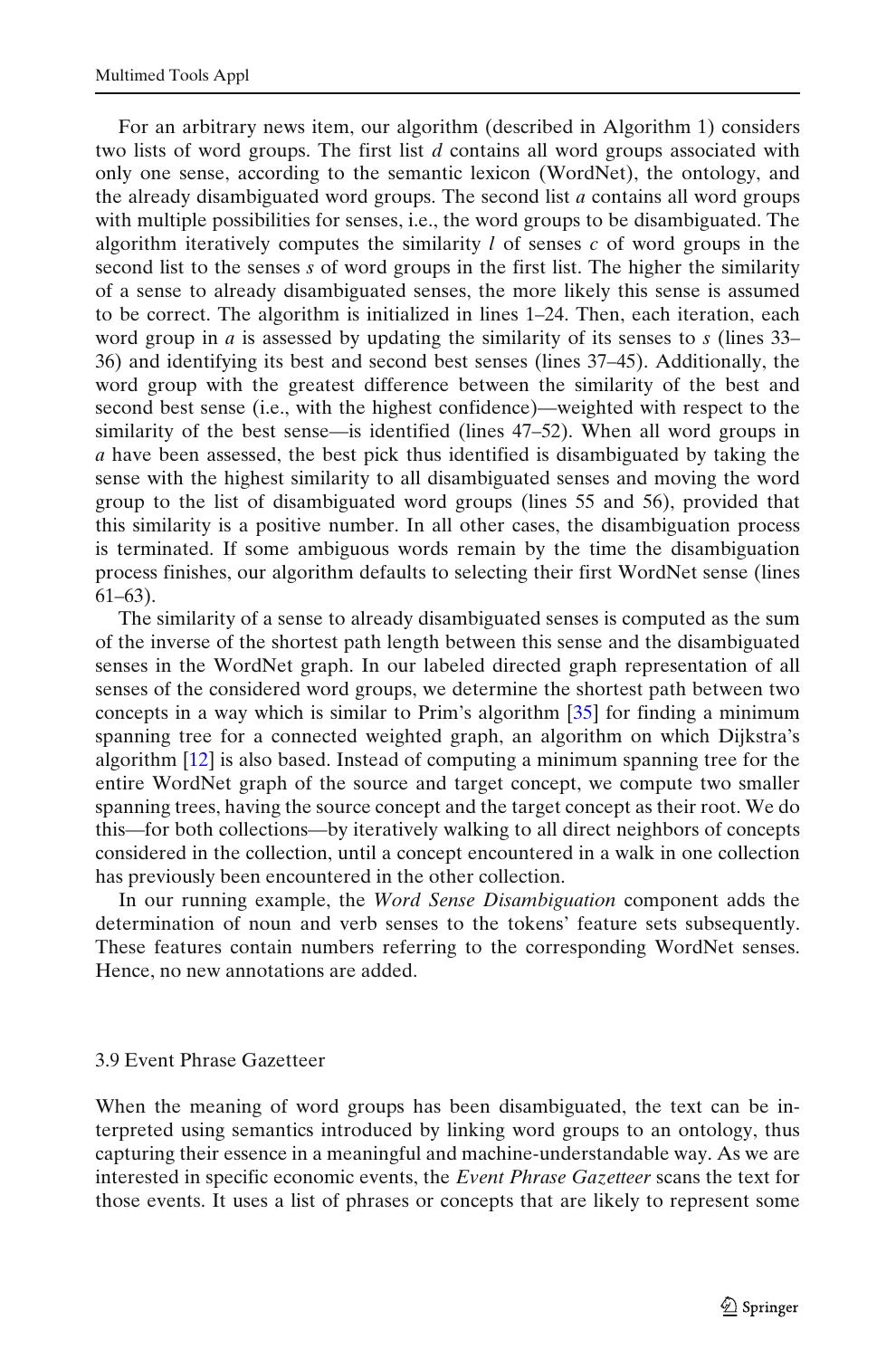| <b>Fig. 8</b> Event Phrase Gazetteer<br>annotations (phrases) | SAN FRANCISCO (Reuters) - Web search leader         |
|---------------------------------------------------------------|-----------------------------------------------------|
|                                                               | Google Inc. on Monday said it agreed to acquire top |
|                                                               | video entertainment site YouTube Inc. for \$1.65    |
|                                                               | billion in stock, putting a lofty new value on      |
|                                                               | consumer-generated media sites.                     |

part of a relevant event. For example, when we are looking for stock splits, we can search for 'stock split'. Since the *Word Group Look-Up* component has already combined 'stock' and 'split' and the *Word Sense Disambiguator* has already assigned a concept value to this group of words, we can easily match this concept with events in our ontology.

The *Event Phrase Gazetteer* has some similarities with the *Ontology Gazetteer* since both of them try to find data from an ontology in a news message. In contrast to the *Ontology Gazetteer*, the *Event Phrase Gazetteer* takes annotated texts as input. Furthermore, the *Event Phrase Gazetteer* does not process the text lexically, but it looks for concepts, using the sense numbers that are assigned to the words in the text.

The look-up process takes place in two stages. First, the gazetteer is initialized by extracting all events from the ontology and linking them to the proper WordNet senses. This mapping is made accessible through a hash map, where a word sense can be used as a key to retrieve a reference to an event defined in the ontology. Second, at run time, the gazetteer iterates over the words in the text and uses the sense key (if any) to test whether a mapping to a corresponding event exists.

When processing our running example through the *Event Phrase Gazetteer*, we obtain the highlighted annotations—representing key concepts for possible events shown in Fig. 8. Since there are multiple types of events, in the features of these annotations a specification is given. Both the type of event is added, as well as the URI that points to the specific event in the ontology.

## 3.10 Event Pattern Recognition

Events thus identified by the *Event Phrase Gazetteer* are supplied with available additional information by the *Event Pattern Recognition* component, which checks whether identified events match certain lexico-semantic patterns (which are then used for extracting additional information related to discovered events). For instance, in case of a stock split, a concept indicating a company should precede the stock split keyword, and either before or just after the stock split keyword, a splitrate concept should be mentioned.

The *Event Pattern Recognition* component is based on the GATE *Rule Transducer* component, which uses JAPE [\[9\]](#page-21-0) for manually defining patterns. JAPE provides a layer between the user and the regular expressions that are used internally. A typical JAPE rule consists of a pattern that has to be matched, followed by the commands that will be executed when that pattern is matched. These commands most of the time are comprised of a simple annotation command, but more powerful Java code is allowed too in the right hand side of the rule.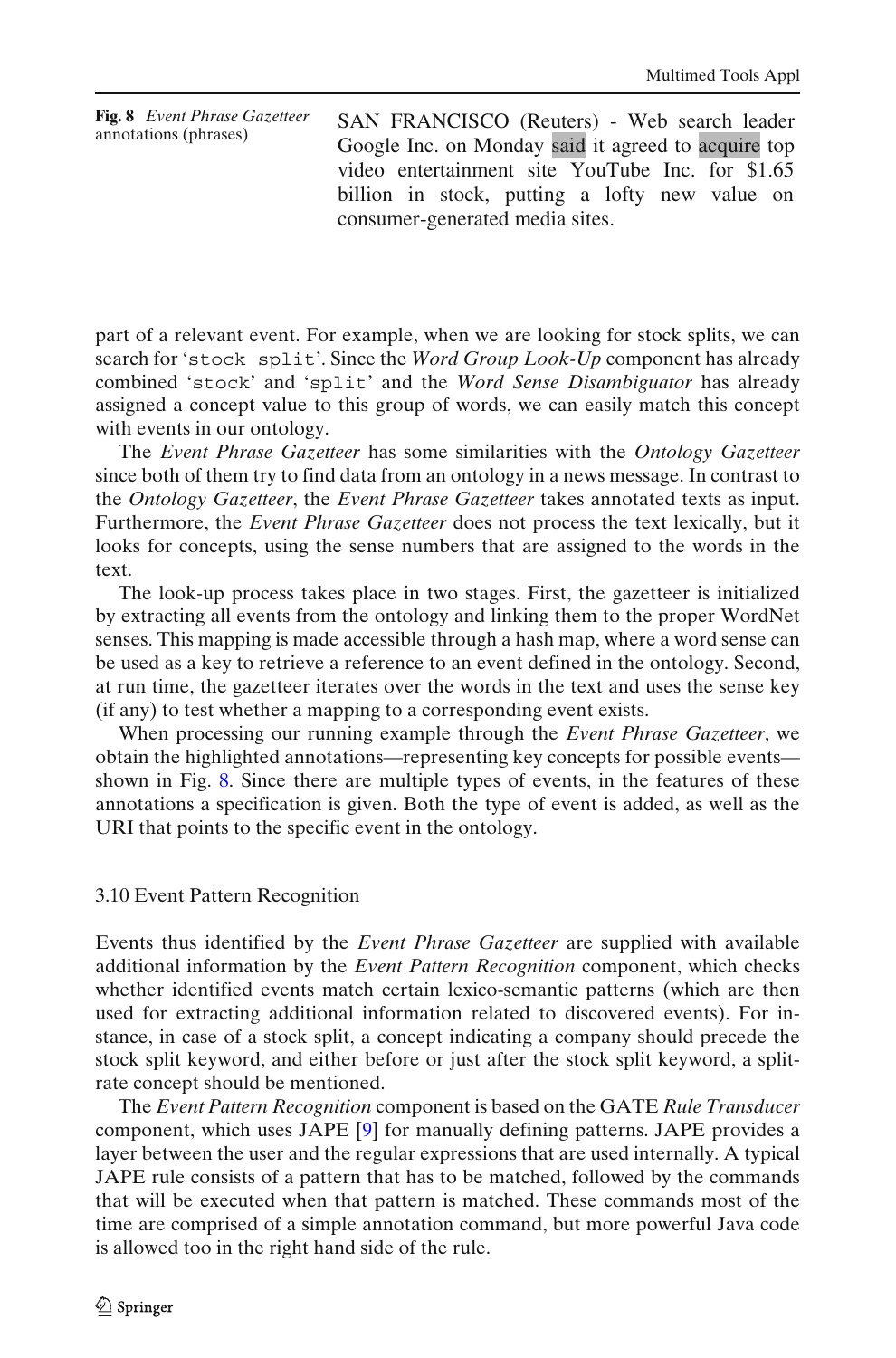The following example of a JAPE rule extracts the proportions associated with a stock split event, e.g., '3-for-1' (three new shares for one old share):

```
1 Rule: Props (({Token.category == CD}) :new
2 ({\text{Token} . \text{string} == " - "\})?
3 ({\text{Token} . \text{string} == "for"})4 ({Token.string == "-"})?
5 ({Token.category == CD}) :old)
6 :prop -- :prop.Prop = \{rule = "Props",\}7 new = :new.Token.root,
8 old = :old.Token.root}
```
Lines 1–5 define the pattern to be searched for in the text. This pattern should consist of a cardinal number token (representing the number of new shares), followed by an optional '-' token, a 'for' token, another optional '-' token, and a cardinal number token (representing the number of old shares). Lines 6–8 specify the commands to be executed when the pattern is matched. The results from the pattern (i.e., the number of new shares, 'new', and the number of old shares, 'old') are stored into an annotation property.

By default, the GATE *Rule Transducer* only allows for simultaneous execution of JAPE rule files. If layering of rules (i.e., using one rule's output as another rule's input) is desired, an extra transducer has to be employed. In our implementation, we tackle this problem by feeding a JAPE rule file to the transducer that is nothing but a table of contents containing an ordered list of the different rule files that have to be executed. In this way, layering is possible, without being obliged to have multiple transducers in the pipeline. In addition to this, it enables easy recycling of useful blocks of rules.

In our running example, the *Ontology Gazetteer* already identified a subject and an object, namely '*Google Inc.*' and '*YouTube Inc.*', but those are not the subject and object of the sentence in a linguistic sense. To find the linguistic subject and object, the company names are merged with the surrounding nouns, adjectives, and determiners. This is also done for verbs. For instance, '*acquire*' indicates a buy event, but in order to have a better understanding of the sentence, the *Event Pattern Recognition* component annotates the predicate of the sentence by merging the 'VerbEvent' annotation with the surrounding verbs, resulting in the annotations depicted in Fig. 9.

Subsequently, after merging subjects, objects, and predicates, JAPE rules are matched to the annotated text. Whenever there is a match, the event pattern is executed, resulting in event annotations, e.g., 'BuyEvent', 'DeclarationEvent', etc. The annotation holds URIs to all important features of this event, including event type, event actors, and time stamp (derived from the news message). Figure [10](#page-17-0) shows the final event annotation.

**Fig. 9** *Event Pattern Recognition* annotations (subject, predicate, and object)

SAN FRANCISCO (Reuters) - Web search leader Google Inc. on Monday said it agreed to acquire top video entertainment site YouTube Inc. for \$1.65 billion in stock, putting a lofty new value on consumer-generated media sites.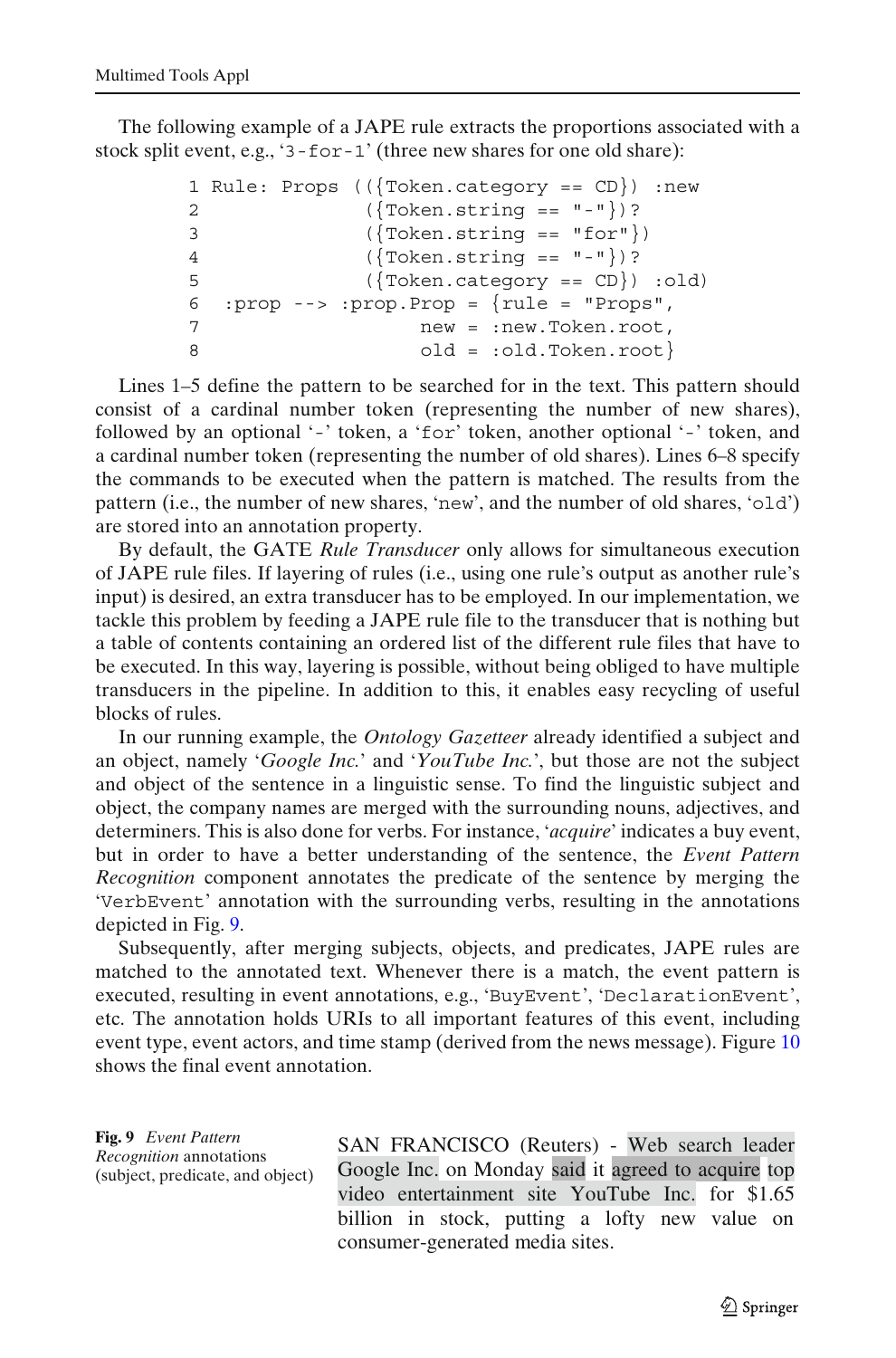<span id="page-17-0"></span>

| Fig. 10 Event Pattern<br>Recognition annotations<br>(events) | SAN FRANCISCO (Reuters) - Web search leader                                                             |
|--------------------------------------------------------------|---------------------------------------------------------------------------------------------------------|
|                                                              | Google Inc. on Monday said it agreed to acquire top<br>video entertainment site YouTube Inc. for \$1.65 |
|                                                              | billion in stock, putting a lofty new value on                                                          |
|                                                              | consumer-generated media sites.                                                                         |

#### 3.11 Ontology Instantiator

Finally, the knowledge base can be updated by inserting the identified events and their extracted associated information into the ontology using the *Ontology Instantiator*. At this phase, event instances are fully annotated in the text, which implies that no additional corrections need to be made. The module first retrieves a reference to the ontology by using the Jena [\[19\]](#page-21-0) library and then iterates over the available event annotations. Each time an event annotation is processed, an event instance is created in the ontology which belongs to a specific event class. Annotation features that are available are stored as properties of the individual. Furthermore, (relations between) concepts affected by the event are updated in the ontology. When the plug-in finished execution, the ontology is again updated as it is enriched with new events originating from the processed text.

In the running example used throughout this section, we do not have to deal with a buy event, as an upcoming acquisition has only been announced. Therefore, a 'DeclarationEvent' individual with its associated properties is created within the ontology. The relations between 'Google' and 'YouTube' can remain unchanged within the ontology. However, some of their properties are updated so that the ontology reflects Google's upcoming acquisition of YouTube.

### **4 Evaluation**

In order to evaluate the performance of the implementation, we assess the quality of the individual pipeline components, each of which contributes to the output of the pipeline—i.e., annotations and events—and the pipeline as a whole. We measure the performance by means of statistics that describe, where applicable, latency and the cumulative error in terms of precision and recall. We define precision as the part of the identified elements (e.g., word senses or events) that have been identified correctly, and recall represents the number of identified elements as a fraction of the number of elements that should have been identified. When we compare the performance of different approaches, we assess the statistical relevance of differences in performance by means of a paired, two-sided Wilcoxon signed-rank test [\[14](#page-21-0), [18](#page-21-0)], which is a non-parametric test evaluating the null hypothesis that the differences between paired observations are symmetrically distributed around a median equal to 0. If this null hypothesis is rejected, the compared samples are significantly different. This test would be suitable in this experimental setup, as the distribution of the values to be compared is unknown.

In our evaluation, we mainly focus on a data set consisting of 200 news messages extracted from the Yahoo! Business and Technology newsfeeds. In order to arrive at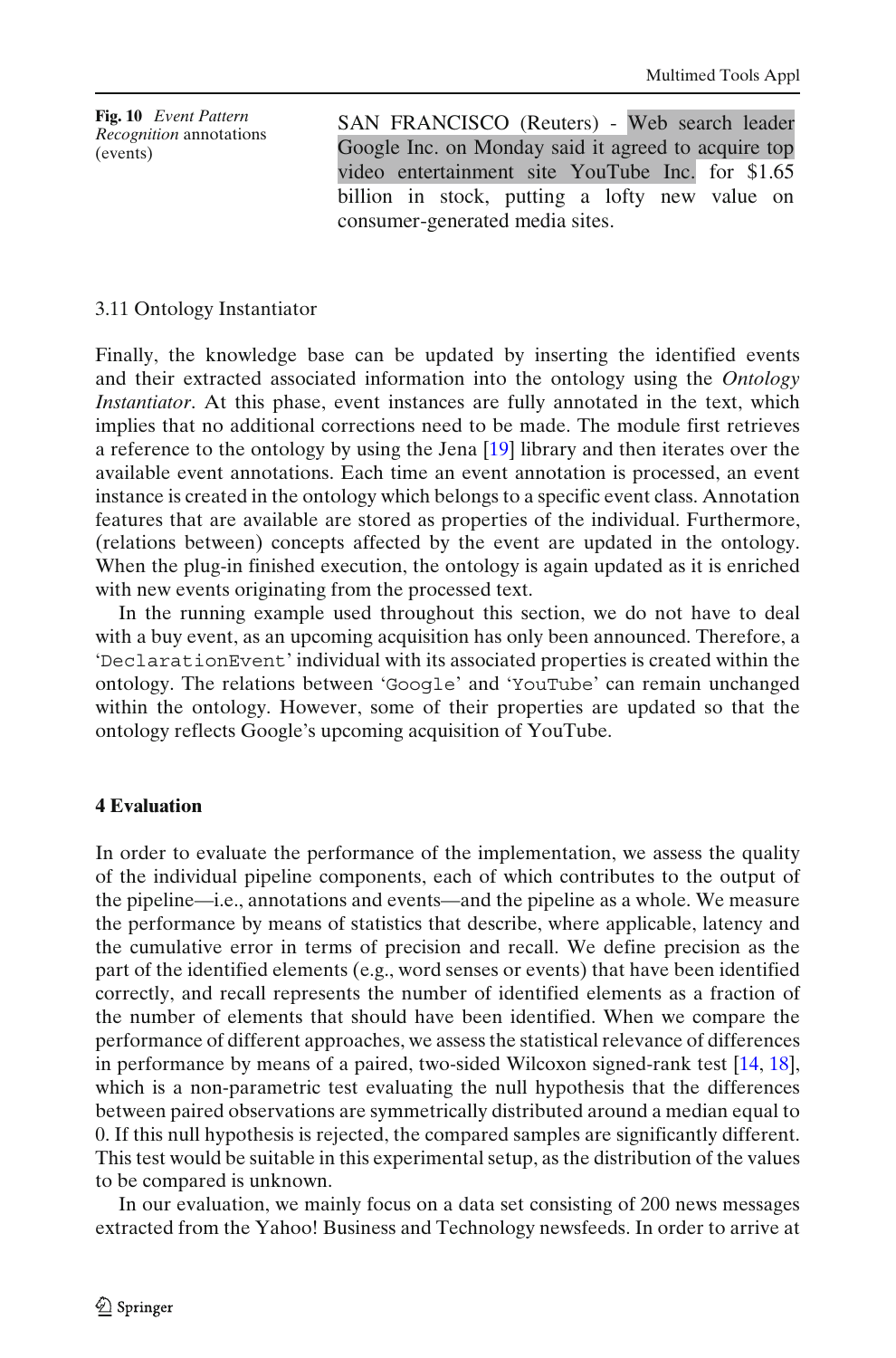a golden standard, we have let three domain experts manually annotate the economic events and relations that we take into account in our evaluation, while ensuring an inter-annotator agreement of at least 66% (i.e., at least two out of three annotators agree). We distinguish between ten different financial events, i.e., announcements regarding CEOs, presidents, products, competitors, partners, subsidiaries, share values, revenues, profits, and losses. Our data set contains 60 CEO and 22 president discoveries, 232 statements linking companies with their products, partners, and subsidiaries, i.e., 136, 50, and 46, respectively, and 127 announcements of share values (45), revenues (22), profits (33), and losses (27).

Some components in our pipeline are existing, well-tested components, the performance of which has already been demonstrated in an extensive body of literature. However, one of the contributions of our current endeavors is that we propose several novel components that require a more detailed evaluation in terms of performance. The first component we evaluate in this respect is our *Ontology Gazetteer* component with our *OntoLookup* method, the performance of which we compare to the performance of the default GATE *OntoGazetteer* it replaces. The goal of both components is to identify lexical representations of concepts defined in an ontology. Precision and recall are not particularly useful here, as exact lexical representations known a priori (as is the case here) can always be identified in our corpus. Conversely, the latency is a more important issue in this component. On average, the *OntoGazetteer* needs 1.137 ms (with a standard deviation of 0.265 ms) per document to identify ontology concepts, whereas our *OntoLookup* method completes the same task in approximately 0.213 ms (with a standard deviation of 0.039 ms) per document. This significant 81% decrease (Wilcoxon *p*-value equals 0.000) in execution time needed can be attributed to the employed hash map trees.

Another newly proposed component utilizing hash map trees is our *Word Group Look-Up* component, which aims to identify compound words (i.e., word groups) in each document. If we do not use hash map trees in this component, but instead attempt to maximize our word groups by making numerous calls to our semantic lexicon in a linear search procedure, we need on average 68 ms (with a standard deviation of 25 ms) per document in our Yahoo! Business and Technology corpus for our task. Conversely, when we implement our proposed approach utilizing hash map trees, execution time needed decreases significantly with 46% (Wilcoxon *p*-value equals 0.000) to, on average, 37 ms, with a standard deviation of 16 ms.

Our *Word Sense Disambiguator* can be evaluated on a large, publicly available corpus designed specifically for this purpose—SemCor [\[29](#page-22-0)]. We consider all 186 syntactically and semantically tagged SemCor documents containing 192,639 nouns, verbs, adjectives, and adverbs, which have been annotated with their associated POS, lemma, and WordNet sense. On this corpus, the original SSI word sense disambiguation algorithm exhibits an average precision of 53% with a standard deviation of 5 percentage points, a recall of 31% with a standard deviation of 9 percentage points, and an average execution time of 1,966 ms, with a standard deviation of 755 ms. Conversely, our proposed adaptation of SSI exhibits an average precision and recall of 59% with a standard deviation of 5 percentage points, as well as an average execution time of 2,050 ms, with a standard deviation of 796 ms. This implies an overall improvement in precision with 12% and an improvement in recall with 90%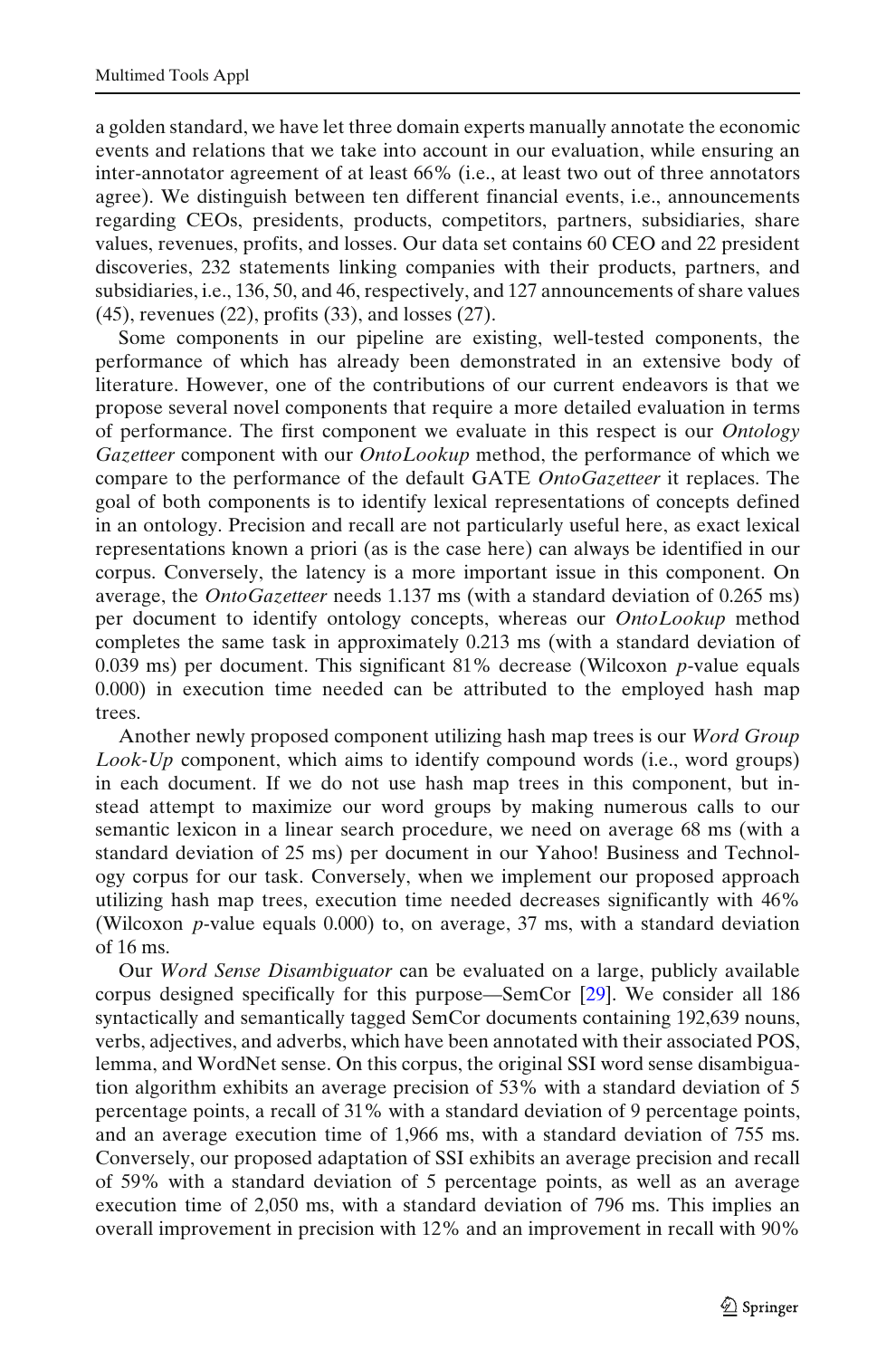in terms of the performance of the original SSI algorithm, while experiencing a mere 4% increase in execution time, which is just a matter of milliseconds. All observed differences are statistically significant, as they are all associated with a Wilcoxon *p*value of 0.000, yielding a rejection of the null hypothesis of no difference between performance measures at a significance level of 0.001.

On our data set, our pipeline exhibits a latency of 632 ms per document, with a standard deviation of 398 ms. As for the output of the pipeline as a whole, we observe a precision for the concept identification in news items of 86% and a recall of 81%, which is comparable with existing systems. Table 3 shows the reported precision and recall for entity recognition for several existing information extraction tools, together with SPEED's scores. Scores for other approaches are extracted from existing literature, as the individual tools are optimized for different purposes and therefore employ different data sets. As the evaluated data sets are different for each analyzed approach, the results presented in the table can merely be used as an indication of comparable performance, yet the table still underlines that in terms of precision and recall, SPEED's performance is similar to existing (related) approaches. It should be noted that precision and recall of pipeline outputs, i.e., fully decorated events, result in lower values of approximately 62% and 53%, as they rely on multiple concepts that have to be identified correctly. To our knowledge, none of the existing approaches decorates identified events with their related information. As such, we cannot compare the final outputs of the considered approaches, as each approach in Table 3 has been designed for a distinct task.

Errors in concept identification result from missing lexical representations of the knowledge base concepts, and missing concepts in general. The disambiguator is supported by the *Word Group Look-Up* module, which identifies groups of nouns and verb phrases using WordNet. As a result of storing all data in a data base to keep it ready to use for future look-up, the more often the disambiguator is invoked, the faster the execution times will be (as concept similarities have been previously computed), thus eliminating a potential bottleneck. Despite using only WordNet as a semantic lexicon, we obtain high precision as many of our concepts' lexical representations are named entities, which often are monosemous. High recall can be explained by SPEED's focus on detecting concepts from the ontology in the text, rather than on identifying all concepts in the text. The senses of word groups that are not present in the ontology are only used to help in the disambiguation of existing (already identified) concept lexical representations. The senses of the word groups not present in the ontology are not reflected in the precision and recall measures, as these measures only relate to identified ontological concepts (and their disambiguated senses).

| <b>Table 3</b> Overview of the<br>reported entity recognition | Pipeline          | Precision $(\% )$ | Recall $(\% )$ |
|---------------------------------------------------------------|-------------------|-------------------|----------------|
| precision and recall scores for                               | SemNews [20, 33]  | 68.00             | 68.00          |
| several existing algorithms and                               | ANNIE [8]         | 85.00             | 85.00          |
| information extraction                                        | CAFETIERE [4, 38] | 84.03             | 84.13          |
| pipelines                                                     | KIM [34]          | 86.00             | 82.00          |
|                                                               | <b>SPEED</b>      | 86.00             | 81.00          |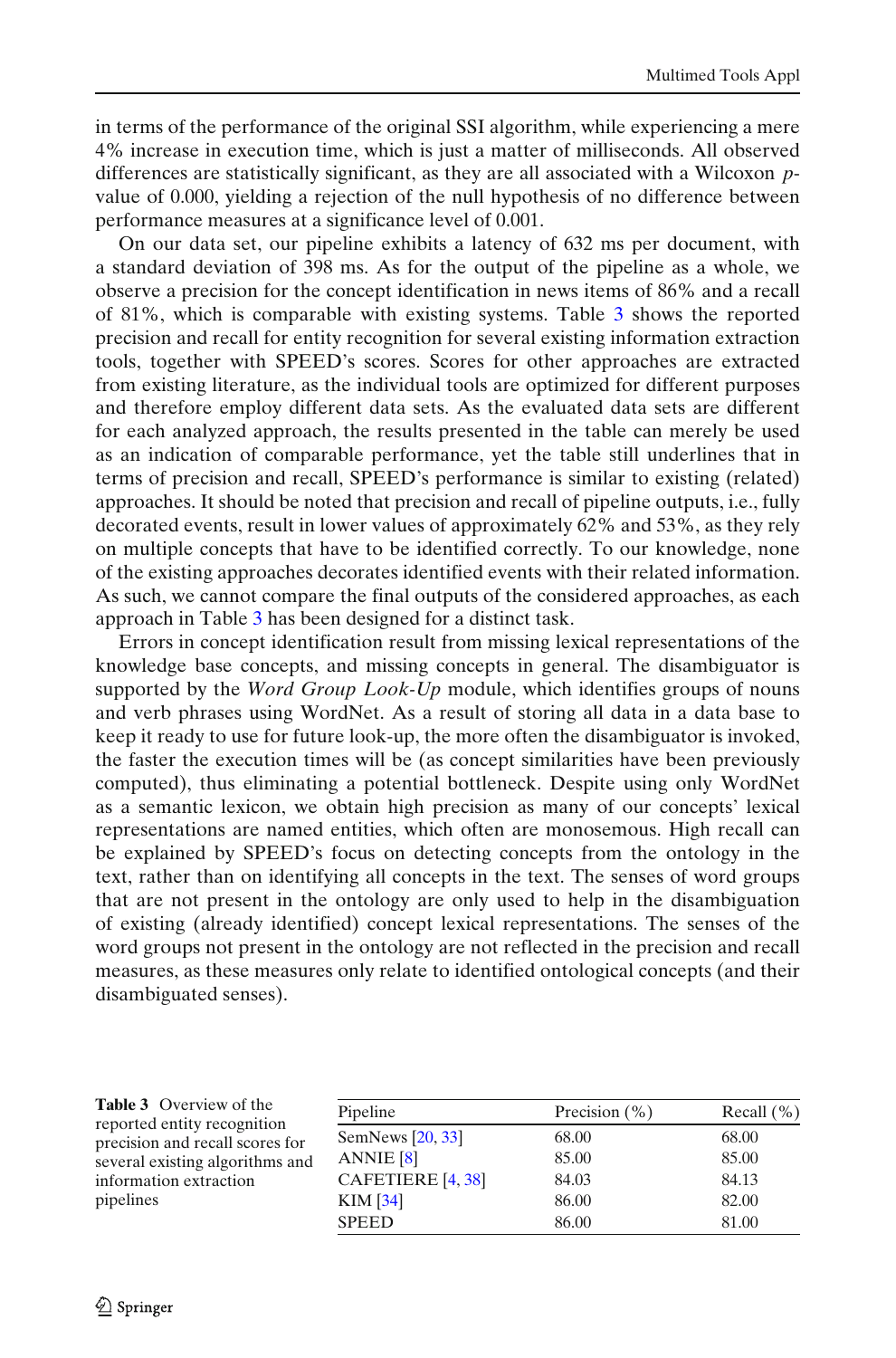#### <span id="page-20-0"></span>**5 Conclusions and future work**

We have proposed the Semantics-Based Pipeline for Economic Event Detection (SPEED), which aims to extract financial events from news articles (announced through RSS feeds) and to annotate these with meta-data, while maintaining a speed that is high enough to enable real-time use. For implementing the SPEED pipeline we have reused some of the ANNIE GATE components and developed new ones such as a high-performance gazetteer, word group look-up component, and word sense disambiguator. Although we focus on the financial domain, SPEED is generalizable to other domains, as we separate the domain-specific aspects from the domain-independent ones.

We have introduced a couple of novelties into the pipeline. Our pipeline components are semantically enabled, i.e., they make use of semantic lexicons and ontologies. Also, our WSD component employs a semantic lexicon (WordNet). Furthermore, the pipeline outputs results with semantics, which introduces a feedback loop; the knowledge base used within the pipeline can be updated when events are discovered, so that it represents the current state of the world. We thus incorporate learning behavior, making event identification more adaptive. Hence, the merit of our pipeline is in the use of semantics, enabling broader application interoperability. Other contributions lie within the speed of gazetteering and the improvements made to an existing word sense disambiguation algorithm (SSI). These novelties contribute to improved precision and recall.

However, since our framework is designed to deal with natural language, it may encounter noisy linguistic information. Our current framework is able to parse standard terms (which can be found in WordNet), as well as compound terms (which we identify by means of our novel word group look-up component). As future work, we aim to implement jargon terms by exploiting, e.g., Wikipedia redirects. Additionally, we plan to account for nonsense terms (i.e., misspellings) by using a similarity measure such as the Levenshtein distance. Alternatively, more extensive experiments regarding semantic similarity evaluation [\[21,](#page-21-0) [24](#page-22-0), [26](#page-22-0), [36](#page-22-0)] are subject to future research, e.g., experiments with other similarity measures such as concept neighborhood, which is also applied in related domains [\[40](#page-22-0)], show promising results that could also be beneficial for our work.

Furthermore, research into the development of event trigger-based update languages [\[25](#page-22-0)] for domain ontologies would be a fruitful direction. Another suggestion for future research is to investigate event extraction rules learning from text using intelligent techniques (such as genetic algorithms). More interesting avenues for future work lie in investigating further possibilities for implementation in algorithmic trading environments  $[1, 7, 16, 22]$  $[1, 7, 16, 22]$  $[1, 7, 16, 22]$  $[1, 7, 16, 22]$  $[1, 7, 16, 22]$  $[1, 7, 16, 22]$  $[1, 7, 16, 22]$ . We aim to find a principal way of utilizing discovered events in this field. To this end, we also envision another addition, i.e., a way of linking sentiment (trends, moods, and opinions) to discovered events in order to assign more meaning to these events that can be exploited in an algorithmic trading setup. Sentiment of actors with respect to events may be the driving force behind their reactions to these events.

**Acknowledgements** The authors are partially sponsored by the NWO Physical Sciences Free Competition project 612.001.009: Financial Events Recognition in News for Algorithmic Trading (FERNAT) and the Dutch national program COMMIT.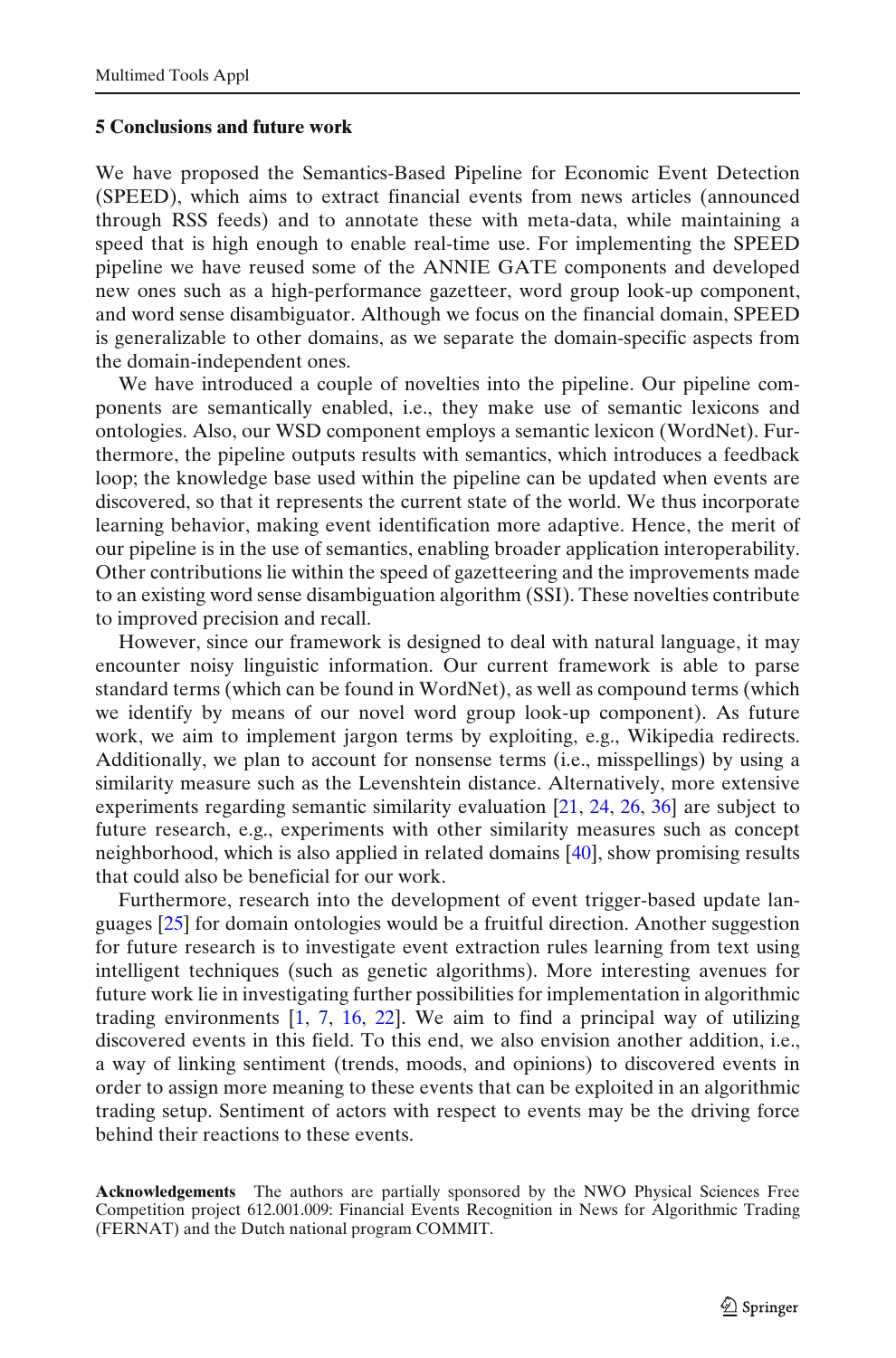<span id="page-21-0"></span>**Open Access** This article is distributed under the terms of the Creative Commons Attribution License which permits any use, distribution, and reproduction in any medium, provided the original author(s) and the source are credited.

## **References**

- 1. Allen F, Karjalainen R (1999) Using genetic algorithms to find technical trading rules. J Financ Econ 51(2):245–271
- 2. Bechhofer S, van Harmelen F, Hendler J, Horrocks I, McGuinness D, Patel-Schneider P, Stein L (2004) OWL Web ontology language reference. From: <http://www.w3.org/TR/owl-ref/>
- 3. Berners-Lee T, Hendler J, Lassila O (2001) The semantic web. Sci Am 284(5):34–43
- 4. Black WJ, McNaught J, Vasilakopoulos A, Zervanou K, Theodoulidis B, Rinaldi F (2005) CAFETIERE: Conceptual Annotations for Facts, Events, Terms, Individual Entities, and RElations. Technical Report TR–U4.3.1, Department of Computation, UMIST, Manchester
- 5. Borsje J, Levering L, Frasincar F (2008) Hermes: a Semantic Web-based news decision support system. In: Proceedings of the 23rd annual ACM symposium on applied computing. ACM, New York, pp 2415–2420
- 6. Borsje J, Hogenboom F, Frasincar F (2010) Semi-automatic financial events discovery based on lexico-semantic patterns. Int J Web Eng Technol 6(2):115–140
- 7. Brock WA, Lakonishok J, LeBaron B (1992) Simple technical trading rules and the stochastic properties of stock returns. J Finance 47(5):1731–1764
- 8. Cunningham H (2002) GATE, a general architecture for text engineering. Comput Humanit 36(2):223–254
- 9. Cunningham H, Maynard D, Tablan V (2000) JAPE: a Java annotation patterns engine, 2nd edn. Research Memorandum CS–00–10, Department of Computer Science, University of Sheffield
- 10. Cunningham H, Maynard D, Bontcheva K, Tablan V (2002) GATE: a framework and graphical development environment for robust NLP tools and applications. In: Proceedings of the 40th anniversary meeting of the Association for Computational Linguistics (ACL 2002). Association for Computational Linguistics, Menlo Park, pp 168–175
- 11. Decadt B, Decadt B, Hoste V, Daelemans W, van den Bosch A (2004) GAMBL, genetic algorithm optimization of memory-based WSD. In: Mihalcea R, Edmonds P (eds) Proceedings of the 3rd ACL/SIGLEX international workshop on the evaluation of systems for the semantic analysis of text (senseval-3). Association for Computational Linguistics, Menlo Park, pp 108–112
- 12. Dijkstra EW (1959) A note on two problems in connexion with graphs. Numer Math 1:269–271
- 13. Fellbaum C (1998) WordNet an electronic lexical database. Comput Linguist 25(2):292–296
- 14. Gibbons J (1986) Nonparametric statistical inference. Technometrics 28(3):275
- 15. Guarino N, Welty CA (2002) Evaluating ontological decisions with OntoClean. Commun ACM 45(2):61–65
- 16. Hellstrom T, Holmstrom K (1999) Parameter tuning in trading algorithms using ASTA. In: Proceedings of the 6th international conference computational finance (CF 1999). MIT Press, Cambridge, pp 343–357
- 17. Hogenboom F, Hogenboom A, Frasincar F, Kaymak U, van der Meer O, Schouten K, Vandic D (2010) SPEED: a semantics-based pipeline for economic event detection. In: Parsons J, Saeki M, Shoval P, Woo CC, Wand Y (eds) Proceedings of the 29th international conference on conceptual modeling (ER 2010). Lecture notes in computer science, vol 6412. Springer, Berlin, pp 452–457
- 18. Hollander M, Wolfe D (2000) Nonparametric statistical methods. J Am Stat Assoc 95(449): 333
- 19. HP Labs (2009) Jena—a semantic web framework for Java. From: <http://jena.sourceforge.net/>
- 20. Java A, Finin T, Nirenburg S (2006) SemNews: a semantic news framework. In: Proceedings of the 21st national conference on artificial intelligence (AAAI 2006), pp 1939–1940
- 21. Jiang JJ, Conrath DW (1997) Semantic similarity based on corpus statistics and lexical taxonomy. In: Proceedings of the international conference on research in computational linguistics (ROCLING X), pp 19–33
- 22. Kearns MJ, Ortiz LE (2003) The Penn–Lehman automated trading project. IEEE Intell Syst 18(6):22–31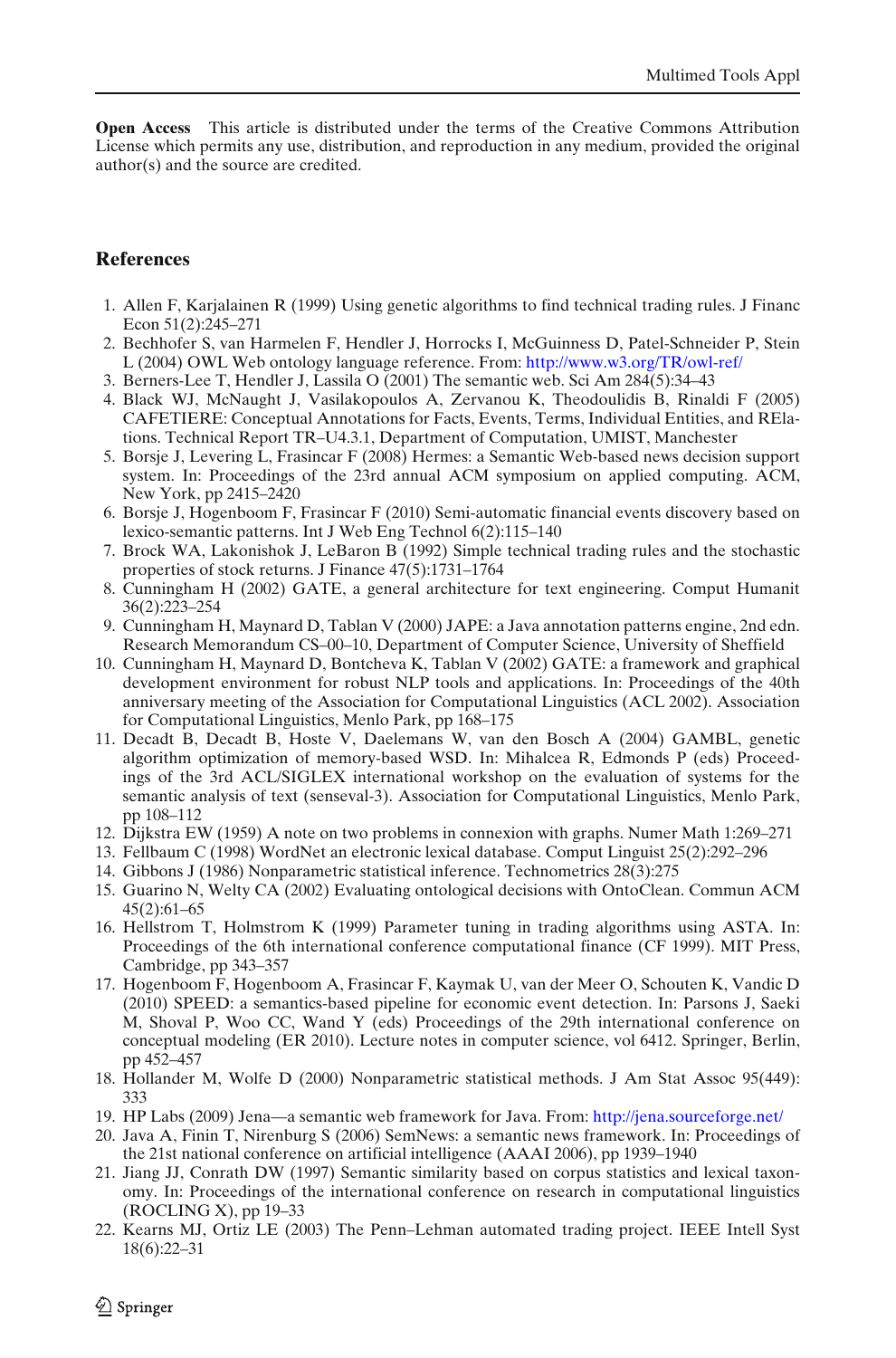- <span id="page-22-0"></span>23. Kim S, Alani H, Hall W, Lewis PH, Millard DE, Shadbolt NR, Weal MJ (2002) Artequakt: generating tailored biographies from automatically annotated fragments from the Web. In: Proceedings of the workshop on semantic authoring, annotation & knowledge markup (SAAKM 2002), pp 1–6
- 24. Lin D (1998) An information-theoretic definition of similarity. In: Proceedings of the 15th international conference on machine learning (ICML 1998). Morgan Kaufmann, San Francisco, pp 296–304
- 25. Lösch U, Rudolph S, Vrandecic D, Studer R (2009) Tempus Fugit. In: Aroyo L, Traverso P, Ciravegna F, Cimiano P, Heath T, Hyvönen E, Mizoguchi R, Oren E, Sabou M, Simperl EPB (eds) Proceedings of the 6th European semantic web conference (ESWC 2009). Lecture notes in computer science, vol 5554. Springer, Berlin, pp 278–292
- 26. Maguitman AG, Menczer F, Roinestad H, Vespignani A (2005) Algorithmic detection of semantic similarity. In: Proceedings of the 14th international conference on the World Wide Web (WWW 2005). ACM, New York, pp 107–116
- 27. Mihalcea R, Csomai A (2005) SenseLearner: word sense disambiguation for All words in unrestricted text. In: Proceedings of the 43th annual meeting of the Association for Computational Linguistics (ACL 2005). Association for Computational Linguistics, Menlo Park, pp 53–56
- 28. Mikroyannidis A, Mantes A, Tsalidis C (2005) Information management: the Parmenides approach. In: Theodoulidis B, Tsalidis C (eds) Proceedings of the international workshop on text mining research, practice and opportunities collocated with the 2nd international conference on recent advances in natural language processing (RANLP 2005), pp 23–31
- 29. Miller G, Chodorow M, Landes S, Leacock C, Thomas R (1994) Using a semantic concordance for sense identification. In: Proceedings of the human language technology workshop (HLT 1994). Association for Computational Linguistics, Menlo Park, pp 240–243
- 30. Navigli R (2009) Word sense disambiguation: a survey. ACM Comput Surv 41(2):10:1–10:69
- 31. Navigli R, Velardi P (2005) Structural semantic interconnections: a knowledge-based approach to word sense disambiguation. IEEE Trans Pattern Anal Mach Intell 27(7):1075–1086
- 32. Nirenburg S, Raskin V (2001) Ontological semantics, formal ontology, and ambiguity. In: Proceedings of the international conference on formal ontology in information systems (FOIS 2001). ACM, New York, pp 151–161
- 33. Nirenburg S, Beale S, McShane M (2008) Baseline evaluation of WSD and semantic dependency in OntoSem. In: Bos J, Delmonte R (eds) Proceedings of the 1st STEP workshop on semantics in text processing (STEP 2008). Research in computational semantics, vol 1. College Publications, Woodend, pp 179–192
- 34. Popov B, Kiryakov A, Ognyanoff D, Manov D, Kirilov A (2004) KIM—a semantic platform for information extraction and retrieval. J Nat Lang Eng 10(3–4):375–392
- 35. Prim RC (1957) Shortest connection networks and some generalisations. Bell Syst Tech J 36:1389–1401
- 36. Resnik P (1995) Using information content to evaluate semantic similarity in a taxonomy. In: Proceedings of the 14th international joint conference on artificial intelligence (IJCAI 1995), pp 448–453
- 37. Rinaldi F, Dowdall J, Hess M, Ellman J, Zarri GP, Persidis A, Bernard L, Karanikas H (2003) Multilayer annotations in Parmenides. In: Proceedings of the workshop on knowledge markup and semantic annotation (SemAnnot 2003), pp 33–40
- 38. Rinaldi F, Schneider G, Kaljurand K, Dowdall J, Andronis C, Persidis A, Konstanti O (2004) Mining relations in the GENIA corpus. In: Scheffer T (ed) Proceedings of the 2nd European workshop on data mining and text mining for bioinformatics collocated with the 15th European conference on machine learning (ECML 2004) and the 8th European conference on principles and practice of knowledge discovery in databases (PKDD 2004), pp 61–68
- 39. Schouten K, Ruijgrok P, Borsje J, Frasincar F, Levering L, Hogenboom F (2010) A semantic Web-based approach for personalizing news. In: Palakal MJ, Hung C (eds) Twenty-fifth symposium on applied computing (SAC 2010), Web technologies track. ACM, New York, pp 854–861
- 40. Taddesse FG, Tekli J, Chbeir R, Viviani M, Yetongnon K (2009) Semantic-based merging of RSS items. World Wide Web (Internet and Web Information Systems, Special Issue on Human Centered Web Science) 13(1–2):169–207
- 41. Theobald M, Schenkel R, Weikum G (2003) Exploiting structure, annotation, and ontological knowledge for automatic classification of XML data. In: Christophides V, Freire J (eds) Proceedings of the 6th international workshop on the Web and databases (WebDB 2003). IEEE Computer Society, Los Alamitos, pp 1–6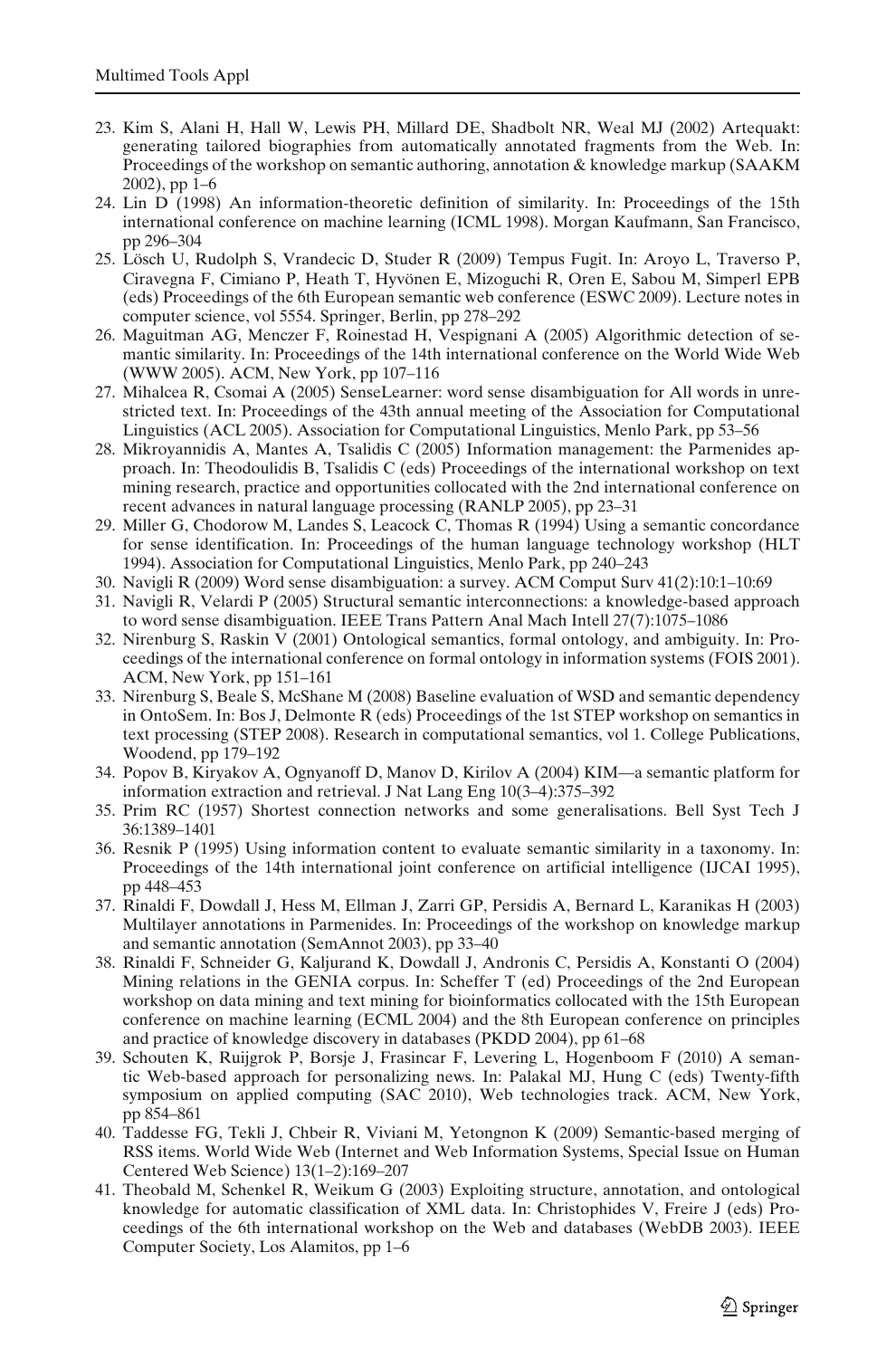- <span id="page-23-0"></span>42. Vargas-Vera M, Celjuska D (2004) Event recognition on news stories and semi-automatic population of an ontology. In: Proceedings of the 3rd IEEE/WIC/ACM international conference on Web intelligence (WI 2004), pp 615–618
- 43. Winer D (2003) RSS 2.0 specification. From: <http://cyber.law.harvard.edu/rss/rss.html>
- 44. Yuret D (2004) Some experiments with a Naive Bayes WSD system. In: Mihalcea R, Edmonds P (eds) Proceedings of the 3rd ACL/SIGLEX international workshop on the evaluation of systems for the semantic analysis of text (senseval-3). Association for Computational Linguistics, Menlo Park, pp 265–268



**Alexander Hogenboom** holds a BSc degree as well as a MSc degree in economics and informatics (cum laude), both of which he obtained at Erasmus University Rotterdam, The Netherlands, in 2007 and 2009, respectively. His research interests include the utilization of methods and techniques from informatics for facilitating or supporting decision making processes. Alexander's research interests range from semantic information systems to decision support systems and intelligent systems for information extraction. In his current PhD research at Erasmus University Rotterdam, The Netherlands, Alexander focuses on mining sentiment with respect to economic entities and events by exploiting structural aspects of natural language text.



**Frederik Hogenboom** obtained the MSc degree in economics and informatics (cum laude) from the Erasmus University Rotterdam, The Netherlands, in 2009, specializing in computational economics. During his bachelor and master programmes, he published research mainly focused on the Semantic Web and learning agents. Currently, he is active within the multidisciplinary field of business intelligence and continues his research in a PhD track at the Erasmus University Rotterdam, The Netherlands. His PhD research focuses on ways to employ financial event discovery in emerging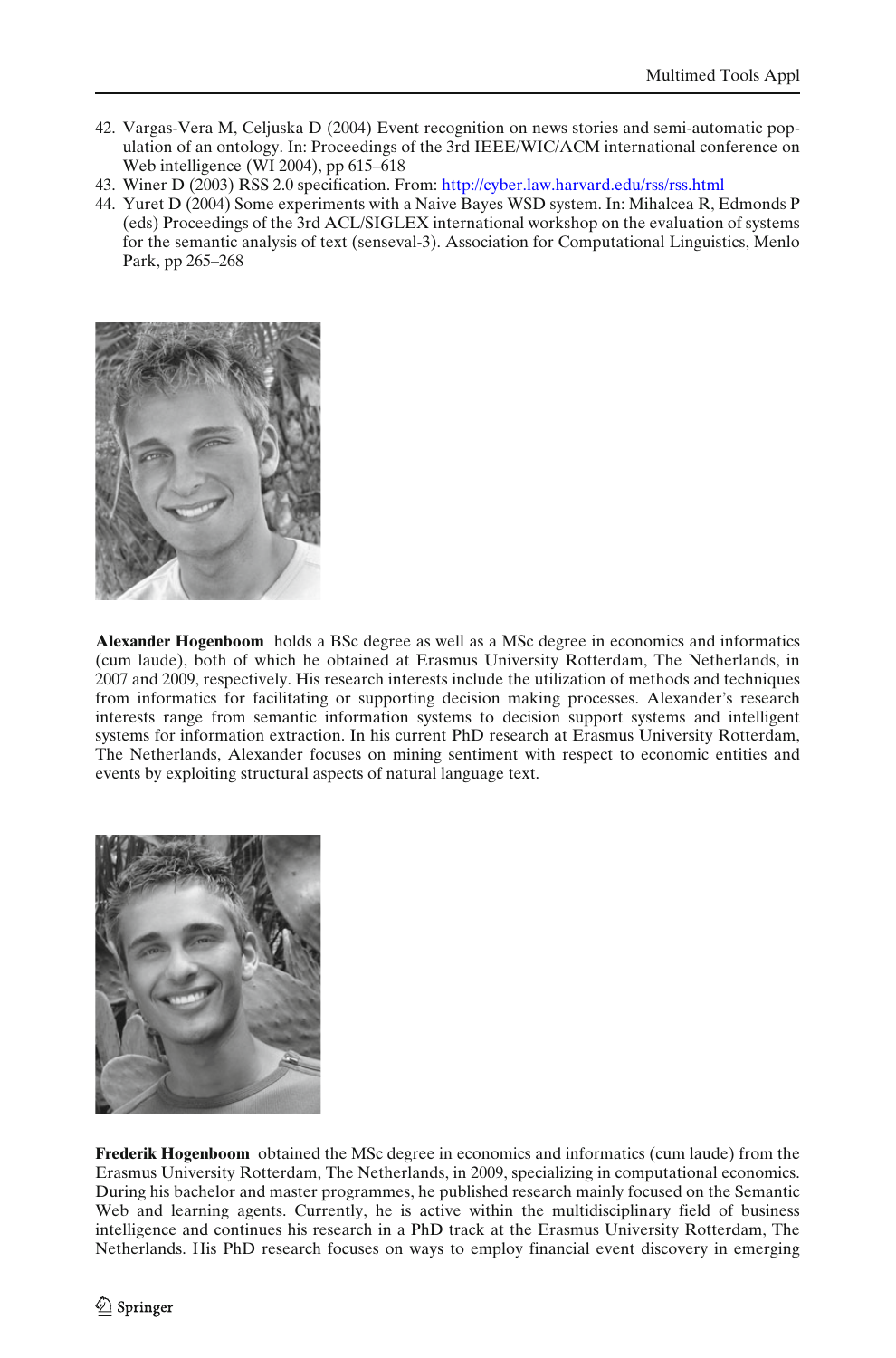news for algorithmic trading, hereby combining techniques from various disciplines, amongst which Semantic Web, text mining, artificial intelligence, machine learning, linguistics, and finance. Other research interests are related to applications of computer science in economic environments, agentbased systems, and applications of the Semantic Web.



**Flavius Frasincar** obtained the MSc degree in computer science from Politehnica University Bucharest, Romania in 1998. In 2000, he received the PDEng degree in software engineering from Eindhoven University of Technology, The Netherlands. He got the PhD degree in computer science from Eindhoven University of Technology, The Netherlands in 2005. Since 2005, he is an assistant professor in information systems at Erasmus University Rotterdam, The Netherlands. He has published in numerous conferences and journals in the areas of databases, Web information systems, personalization, and the Semantic Web. He is a member of the editorial board of the International Journal of Web Engineering and Technology.



**Kim Schouten** received a BSc degree in economics and informatics at the Erasmus University Rotterdam, The Netherlands in 2010. Currently he is a master student in computational economics at the Erasmus University Rotterdam, The Netherlands. His main research interests are on applying natural language processing techniques and Semantic Web technologies to news personalization. Other research interests are related to machine learning and finance.